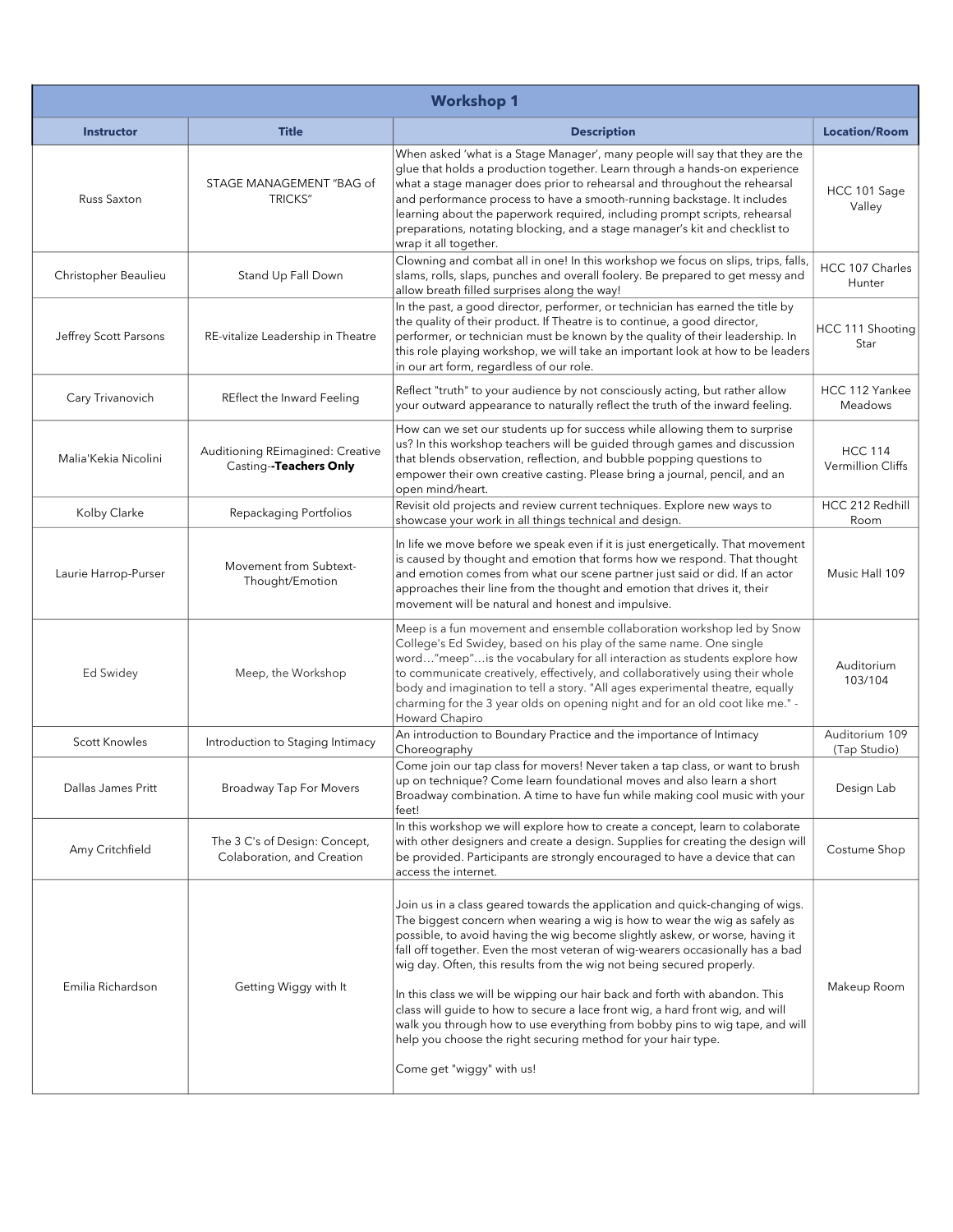| <b>Workshop 1</b>                        |                                                                                        |                                                                                                                                                                                                                                                                                                                                                                                                                                                          |                                               |
|------------------------------------------|----------------------------------------------------------------------------------------|----------------------------------------------------------------------------------------------------------------------------------------------------------------------------------------------------------------------------------------------------------------------------------------------------------------------------------------------------------------------------------------------------------------------------------------------------------|-----------------------------------------------|
| <b>Instructor</b>                        | <b>Title</b>                                                                           | <b>Description</b>                                                                                                                                                                                                                                                                                                                                                                                                                                       | <b>Location/Room</b>                          |
| <b>Wendy Sanders</b>                     | Making the Magic Happen: Behind<br>the Scenes of SUU's Production of<br>Into the Woods | Join the artists and technicians that designed, constructed, performed in, and<br>crewed Into the Woods for a presentation on the production process, as well<br>as a Q&A talkback. Sharing tips, tricks and the journey in finding the "happily<br>every after" of making theatre. You do not need to see SUU's production to<br>attend.                                                                                                                | Randall Jones<br>Theatre                      |
| Open Jar Institute: Jack<br>Sippel       | "Newsies" Broadway Dance<br>Workshop                                                   | Work with Broadway Teaching artist Jack Sippel from The Open Jar Institute.<br>Learn tips and techniques to booking the gig on Broadway. Learn a dance<br>combination from a "Disney's Newsies" from a Broadway dance captain. All<br>Levels welcome.                                                                                                                                                                                                    | USF 180 (Anes<br>Black Box)                   |
| Cully Long                               | Million Dollar Props on a Dollar Store<br>Budget                                       | When you need a prop but the budget can't handle the expense, where can<br>you turn? This workshop will you show you methods and techniques for<br>transforming every day "Dollar store" stuff into props that are VERY different<br>from their original purposes. This is a hand-on workshop where you will be<br>creating a small prop piece that you can take with you! Suitable for all skill<br>levels.                                             | GC 209                                        |
| Host: UTA Board of<br><b>Directors</b>   | Registration/Information Desk                                                          |                                                                                                                                                                                                                                                                                                                                                                                                                                                          | SC 145 (Ballroom)-<br>Center                  |
| Colleges/University<br>Representatives   | Vendor Exhibits<br>College/University Booths                                           | Come check out what theatre programs all the colleges and universities have<br>to offer.                                                                                                                                                                                                                                                                                                                                                                 | SC 146 (Ballroom)<br>Center                   |
| Ed Reggi                                 | Improv This!                                                                           | Improv is about being totally 100% in the moment! In this workshop, we will<br>learn new techniques and new games that will directly help us become more<br>present on stage to our fellow scene partners and ensemble. We will learn<br>newly created improv games, quickly and in a way that fosters more energy<br>and urgency. The results will help your improv skills and increase your stage<br>confidence.                                       | SC (Ballroom)<br>Right                        |
| Jan Hunsaker                             | You Don't Need a Mic!                                                                  | You want to capture your directors attention? Grow your actor voice. In this<br>workshop you will get a personalized plan and exercises to help you build<br>great vocal skills to reach the back wall of your theatre safely. For non-singers<br>and singers alike.                                                                                                                                                                                     | SC (Ballroom) Left                            |
| Kris Holley                              | Three, Two, One, Snapshot!                                                             | Learn how to create fabulous pictures for stage through levels, body<br>positioning, depth, and hand placement.                                                                                                                                                                                                                                                                                                                                          | SC 208 (Starlight)                            |
| Josh Stavros                             | Did you want to be a producer? Well,<br>you already are!                               | As a theatre teacher, you spend much of your time teaching, directing, and<br>often designing, but you also have to market, fundraise, and manage the<br>"business" of your program. It's time you think of yourself as the Executive<br>director of a theatre company, because that is what you are! Come share with<br>us your biggest challenges, and see how the SUU Arts Administration program<br>can help you direct your whole artistic program. | <b>SC 144</b><br>(Convention<br>Center Lobby) |
| Geoff Reynolds                           | Title: Rasaboxes: The Athlete of<br>Emotions                                           | An introduction to the Rasaboxes: an emotional atmete. Come explore this<br>awesome acting training and learn how to find greater connection to your                                                                                                                                                                                                                                                                                                     | SC 155 (Church<br>Auditorium)                 |
| Jared Larkin                             | Suzuki Method                                                                          | The Suzuki method works to build and strengthen an actor's awareness of<br>their body, especially their center, resulting in greater expressiveness,<br>commitment, and the physical and emotional requirements of acting. Come<br>ready to be challenged. Movement clothing appreciated.                                                                                                                                                                | SC 141 (Cedar<br>Breaks)                      |
| Davey Morrison                           | Grassroots Shakespeare: Tools of<br>Collaborative Theater-making                       | Sharpen your directing and Shakespeare acting skills with a crash course in<br>Grassroots Shakespeare's unique collaborative rehearsal process, inspired by<br>original staging techniques of the Elizabethan theater.                                                                                                                                                                                                                                   | SC 144 A (Brian<br>Head)                      |
| Darrell Wagner and Dr.<br>Chontelle Gray | Collaboration Is An Art                                                                | Artistic collaboration enriches the vision of a director and brings depth to the<br>story being shared with the audience. Good collaboration occurs when the<br>director shares responsibility for the artistic creation with the entire production<br>team, including actors, designers, stage managers, and technical staff.<br>Leadership does not preclude collaboration; in theater, these concepts can<br>and should be complementary.             | <b>SC 144 B</b><br>(Escalante)                |
| Devon Glover                             | The Sonnet Man: Hip-Hop<br>Shakespeare Writing Workshop                                | Let's put Shakespeare into our own words. In the Sonnet Man workshop, we<br>will be introduced to the Bard's sonnets in a modern innovative way: through<br>hip-hop. We will study the structure and make up of a Shakespearean<br>(Elizabethan) sonnet: their components, values, and meaning, as well as write<br>our own. The workshop will conclude with presentations of original sonnets<br>written and performed by the attendees.                | SC 161 D (Theater)                            |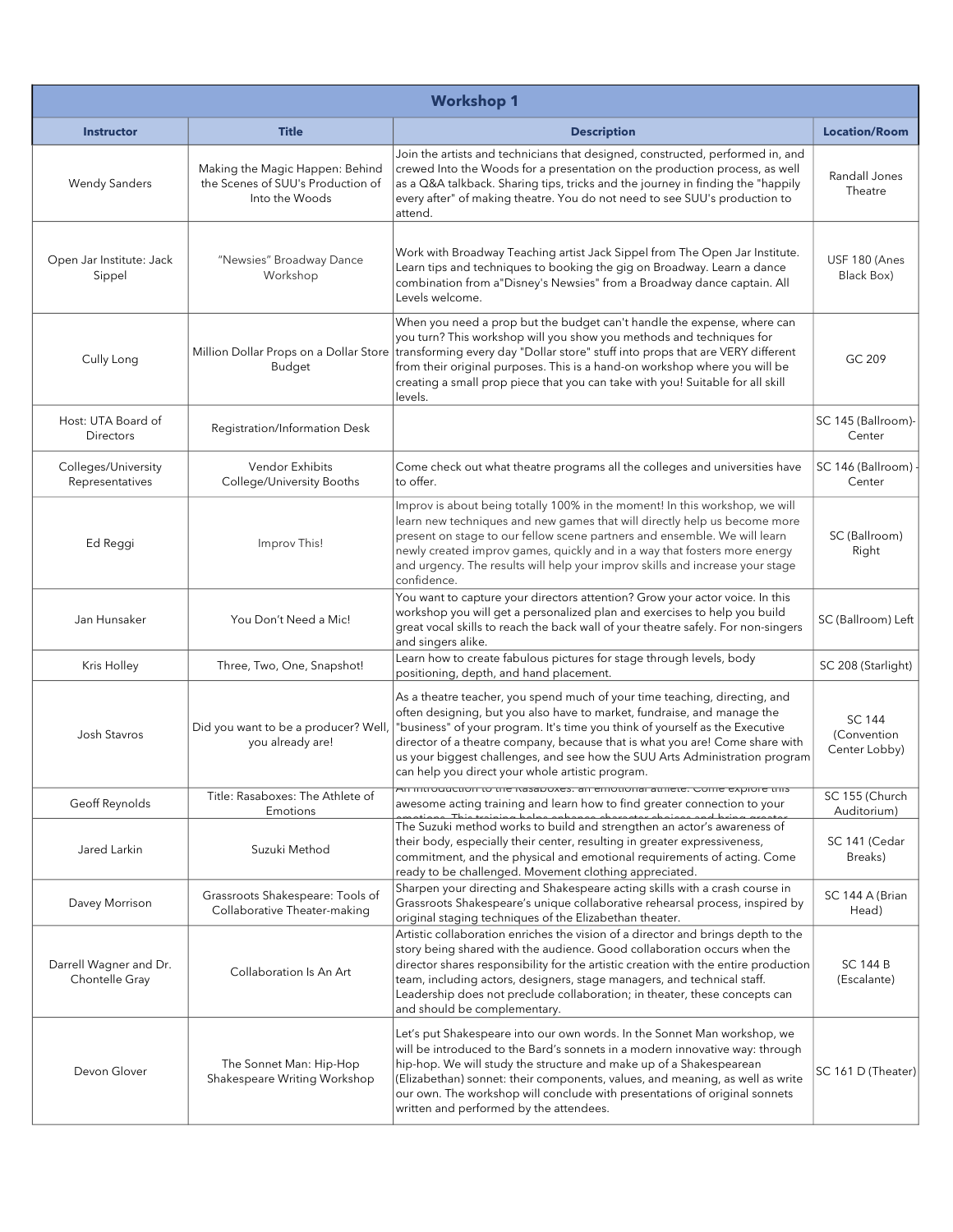| <b>Workshop 2</b>     |                                                                                                  |                                                                                                                                                                                                                                                                                                                                                                                                                                                                                                                                                                                                                                                               |                                     |
|-----------------------|--------------------------------------------------------------------------------------------------|---------------------------------------------------------------------------------------------------------------------------------------------------------------------------------------------------------------------------------------------------------------------------------------------------------------------------------------------------------------------------------------------------------------------------------------------------------------------------------------------------------------------------------------------------------------------------------------------------------------------------------------------------------------|-------------------------------------|
| <b>Instructor</b>     | <b>Title</b>                                                                                     | <b>Description</b>                                                                                                                                                                                                                                                                                                                                                                                                                                                                                                                                                                                                                                            | <b>Location/Room</b>                |
| Devon Glover          | Hip-Hop Theatre: Finding your Voice<br>Through Verse                                             | Let's turn a poem into a play. Students will learn different methods of creative<br>writing (poetry, hip-hop, storytelling, etc.) and how they can be incorporated<br>when writing a story or play. We will discuss several topics, including the<br>difference between verse and prose, and the different ways they could be<br>used when writing a play. We will also discuss the process of writing a script<br>that connects to the writer, writing a role perfect for them. We will conclude<br>with the students forming short story through verse and creative writing, which<br>will be performed.                                                    | HCC 101 Sage<br>Valley              |
| Dr. Chontelle Gray    | Laughter for health and wellbeing                                                                | Dr Kataria founded laughter clubs in the 1990's after learning of the health<br>benefits of laughter and realizing that the body cannot distinguish between<br>real and fake laughter when it comes to these benefits. Because of the link to<br>breathwork and health, he called his study laughter yoga. Chontelle will lead<br>you through laughter yoga exercises which are fun and energizing and will get<br>you ready for the rest of your day.                                                                                                                                                                                                        | HCC 107 Charles<br>Hunter           |
| Malia'Kekia Nicolini  | Auditioning REimagined: Banishing<br>Self Doubt                                                  | What might be possible if auditioning felt exciting and not full of doubt? In this<br>workshop you are empowered to show up to your auditions in a way that you<br>can feel capable, mindful, and authentic. Please bring a journal, pencil, and an<br>open mind/heart. Be prepared to get messy and allow breath filled surprises<br>along the way!                                                                                                                                                                                                                                                                                                          | HCC 111 Shooting<br>Star            |
| Cary Trivanovich      | REcreate the object                                                                              | For those moments on stage when you need to pantomime the solid object<br>with such realism, that there's no audience misunderstanding.                                                                                                                                                                                                                                                                                                                                                                                                                                                                                                                       | HCC 112 Yankee<br>Meadows           |
| Ed Reggi              | Decoding Viola Spolin's Theater<br>Games! - Teachers only                                        | Viola Spolin's writings and philosophy influenced not only American theatre,<br>television, and film, but the American theatre classroom. But few students and<br>teachers understand how to decode her theatre games. In this workshop,<br>participants will decode the key principles behind Spolin's theatre games and<br>the critical role the side-coach plays in teaching theatre. Experiencing<br>YesAnd, Give & Take and other games, participants become better<br>acquainted with the most overlooked parts of Spolin's pedagogy. This<br>workshop is geared for the educator who wants to take a deeper dive into<br>Viola Spolin's theater games. | <b>HCC 114</b><br>Vermillion Cliffs |
| Aaron Kopp            | Sound System HELP!!                                                                              | Teachers, this is for you? Come and ask your questions about anything sound<br>related. Best practices, do you really need new equipment. How do I train my<br>students? I am ready to hear you and help.                                                                                                                                                                                                                                                                                                                                                                                                                                                     | HCC 212 Redhill<br>Room             |
| <b>Wendy Sanders</b>  | Aging Through Stage Makeup: from<br>Youth Corrective to Old Age                                  | Multiple demonstrations of stage makeup techniques and products to age<br>performers. Covering corrective techniques, middle age, unhealthy and<br>healthy old age for both small and large theatrical spaces.                                                                                                                                                                                                                                                                                                                                                                                                                                                | Music 209<br>Rehearsal Hall         |
| Michael Bahr          | Star Lord: "You shouldn't have killed<br>my mom and squished my walkman."<br>Raise those stakes! | Participants will identify and discover tactics through text-based exercises,<br>playing with choices and utilizing obscure Shakespeare scenes. Be ready to<br>play, act and engage!                                                                                                                                                                                                                                                                                                                                                                                                                                                                          | Auditorium<br>103/104 Theatre       |
| <b>Scott Knowles</b>  | Introduction to Staging Intimacy                                                                 | An introduction to Boundary Practice and the importance of Intimacy<br>Choreography                                                                                                                                                                                                                                                                                                                                                                                                                                                                                                                                                                           | Auditorium 108<br>(Studio Theatre)  |
| Jeffery Scott Parsons | RE-energize a Dance Number as a<br>Dancer or a Mover!                                            | Musical Theatre needs performers with many different skills, and often they are<br>all in the same musical number. In this performance workshop, dancers AND<br>movers will learn choreography and how their specific skill level is crucial to<br>the success of a big musical number.                                                                                                                                                                                                                                                                                                                                                                       | Auditorium 109<br>(Tap Studio)      |
| Russ Saxton           | STAGE MANAGEMENT "BAG of<br><b>TRICKS"</b>                                                       | When asked 'what is a Stage Manager', many people will say that they are the<br>glue that holds a production together. Learn through a hands-on experience<br>what a stage manager does prior to rehearsal and throughout the rehearsal<br>and performance process to have a smooth-running backstage. It includes<br>learning about the paperwork required, including prompt scripts, rehearsal<br>preparations, notating blocking, and a stage manager's kit and checklist to<br>wrap it all together.                                                                                                                                                      | Design Lab                          |
| Emilia Richardson     | Reasons we don't let fabric make us<br>cry.                                                      | Do your clothes ever make you sad? Have you ever been in a fitting and feel<br>lost or alone? During this class we will take a look into body positivity and<br>neutrality in the fitting room and hopefully our real lives. We're taking the<br>power back from our clothes! No longer will we let fabric make us cry!                                                                                                                                                                                                                                                                                                                                       | Costume Shop                        |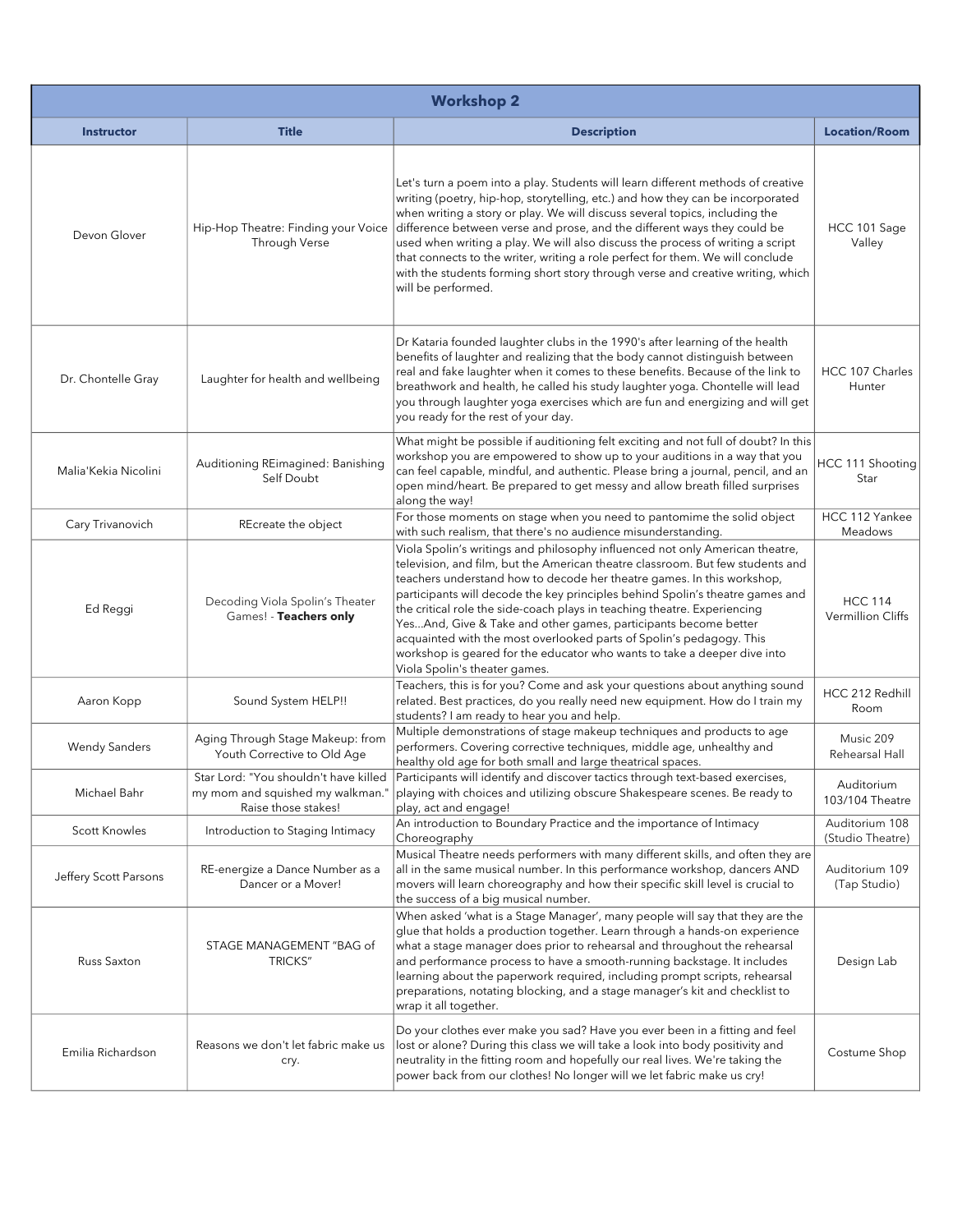| <b>Workshop 2</b>                      |                                                     |                                                                                                                                                                                                                                                                                                                                                                                                                                                                                                                                                                                                                     |                                |
|----------------------------------------|-----------------------------------------------------|---------------------------------------------------------------------------------------------------------------------------------------------------------------------------------------------------------------------------------------------------------------------------------------------------------------------------------------------------------------------------------------------------------------------------------------------------------------------------------------------------------------------------------------------------------------------------------------------------------------------|--------------------------------|
| <b>Instructor</b>                      | <b>Title</b>                                        | <b>Description</b>                                                                                                                                                                                                                                                                                                                                                                                                                                                                                                                                                                                                  | <b>Location/Room</b>           |
| Open Jar Institute: Jack<br>Sippel     | "The Prom" Broadway Dance<br>Workshop               | Work with broadway teaching artist Jack Sippel from The Open Jar Institute.<br>Learn tips an techniques to booking the gig on Broadway, along with a dance<br>combination from "The Prom" taught by the Dance captain of the Broadway<br>production. All levels welcome!                                                                                                                                                                                                                                                                                                                                            | USF 180 (Anes<br>Black Box)    |
| Cully Long                             | Million Dollar Props on a Dollar Store<br>Budget    | When you need a prop but the budget can't handle the expense, where can<br>you turn? This workshop will you show you methods and techniques for<br>transforming every day "Dollar store" stuff into props that are VERY different<br>from their original purposes. This is a hand-on workshop where you will be<br>creating a small prop piece that you can take with you! Suitable for all skill<br>levels.                                                                                                                                                                                                        | GC 209                         |
| Host: UTA Board of<br><b>Directors</b> | Registration/Information Desk                       |                                                                                                                                                                                                                                                                                                                                                                                                                                                                                                                                                                                                                     | SC 145 (Ballroom)-<br>Center   |
| Colleges/University<br>Representatives | <b>Vendor Exhibits</b><br>College/University Booths | Come check out what theatre programs all the colleges and universities have<br>to offer.                                                                                                                                                                                                                                                                                                                                                                                                                                                                                                                            | SC 146 (Ballroom)-<br>Center   |
| Toni Butler                            | Stage Romance: RE-ignite that flame!                | Let's create that zing again on stage! It starts with a look, then a touch, a hug,<br>and maybe even a kiss!                                                                                                                                                                                                                                                                                                                                                                                                                                                                                                        | SC (Ballroom)<br>Right         |
| Geoff Reynolds                         | Title: Rasaboxes: The Athlete of<br>Emotions        | An introduction to the Rasaboxes: an emotional athlete. Come explore this<br>awesome acting training and learn how to find greater connection to your<br>emotions. This training helps enhance character choices and bring greater<br>authenticity into your acting. Please dress ready to move.                                                                                                                                                                                                                                                                                                                    | SC (Ballroom) Left             |
| Andrew Nogasky                         | <b>Imaginary Bodies</b>                             | Want to explore character past the limits of your body? Curious about the<br>power of imagination and how far it can take a performance? Interested in<br>learning acting from a fun and physical outside-in approach? This workshop<br>introduces students to the concepts pioneered by Michael Chekhov. Based<br>upon a connection of the mind and the physical form you'll learn new ways of<br>interpretation and movement. Get acquainted with your life body. Learn about<br>the exciting and playful psychological gestures. Expand your presence to fill a<br>room, or make a character small and shrunken. | SC 208 (Starlight)             |
| Jared Larkin                           | <b>Bogart's Viewpoints</b>                          | Build your knowledge and skillset with an actor training method that<br>encourages actors to create art in a profound way utilizing 9 viewpoints of time<br>and space. Prepare to move, improvise, and have a lot of fun. Movement<br>clothes recommended. This technique is also one that is extremely helpful for<br>those going into directing.                                                                                                                                                                                                                                                                  | SC 141 (Cedar<br>Breaks)       |
| Dallas James Pritt                     | Own The Song                                        | Students will get a chance to sing a musical theatre or pop song and will be<br>exposed to the current techniques of singing and acting when auditioning for<br>musical theatre. Participants will get a chance to be coached so they can<br>improve their audition material, while also learning what the pro's do and how<br>to be proud of your work!                                                                                                                                                                                                                                                            | SC 144 A (Brian<br>Head)       |
| Christopher Beaulieu                   | REplay: Entrances & Exits                           | Audiences remember the very first moment and the very last. In this workshop<br>we play with entrances and exits with grand intentions. Exploring how to take<br>and leave the stage with clarity, confidence, and celebration. Be prepared to<br>get messy and allow breath filled surprises along the way!                                                                                                                                                                                                                                                                                                        | <b>SC 144 B</b><br>(Escalante) |
| Dr. John Newman                        | Process Drama for Dramatizing<br>Theatre History    | This hands-on workshop will introduce teachers to process drama techniques -<br>including teacher-in-role, tableau, hot-seating, pair dialogue, and guided<br>pantomime - to help them to dramatize theatre history with their students.                                                                                                                                                                                                                                                                                                                                                                            | SC 161 D (Theater)             |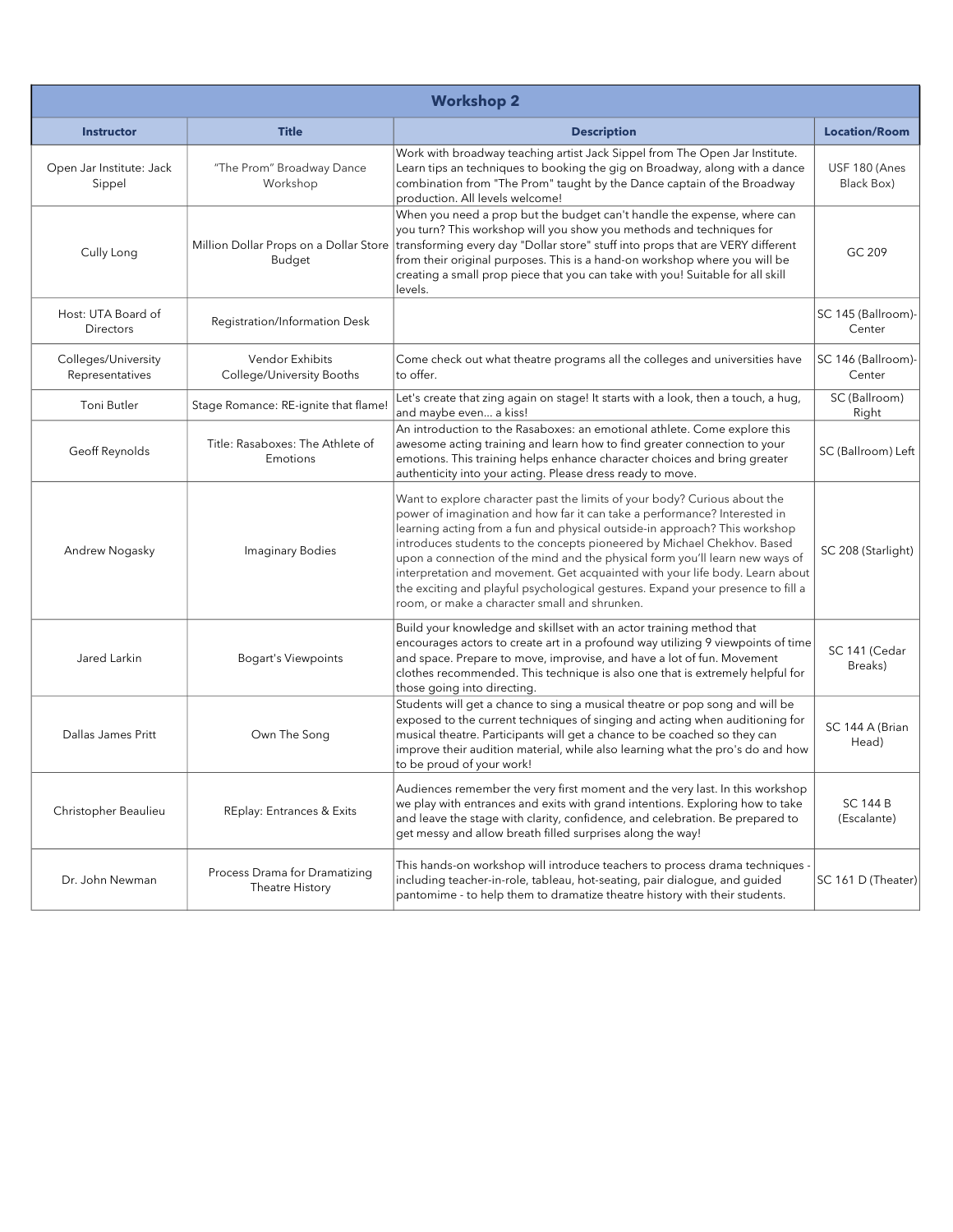| <b>Workshop 3A</b>                                           |                                                                                                                                                                                                                 |                                                                                                                                                                                                                                                                                                                                                                                                                                           |                                                |
|--------------------------------------------------------------|-----------------------------------------------------------------------------------------------------------------------------------------------------------------------------------------------------------------|-------------------------------------------------------------------------------------------------------------------------------------------------------------------------------------------------------------------------------------------------------------------------------------------------------------------------------------------------------------------------------------------------------------------------------------------|------------------------------------------------|
| <b>Instructor</b>                                            | <b>Title</b>                                                                                                                                                                                                    | <b>Description</b>                                                                                                                                                                                                                                                                                                                                                                                                                        | <b>Location/Room</b>                           |
| <b>B4 The Other Creations</b><br>(Malia'Kekia & Christopher) | Devising Through PLAY                                                                                                                                                                                           | This devising workshop is an opportunity to see shapes, characters, structures,<br>and relationships through the lens of Play Mindset and games. Be prepared to<br>move, share, collaborate, get messy, be seen and allow breath filled surprises<br>along the way!                                                                                                                                                                       | <b>HCC Great Hall</b>                          |
| Devon Glover                                                 | The Sonnet Man: Hip-Hop<br>Shakespeare Writing Workshop                                                                                                                                                         | Let's put Shakespeare into our own words. In the Sonnet Man workshop, we<br>will be introduced to the Bard's sonnets in a modern innovative way: through<br>hip-hop. We will study the structure and make up of a Shakespearean<br>(Elizabethan) sonnet: their components, values, and meaning, as well as write<br>our own. The workshop will conclude with presentations of original sonnets<br>written and performed by the attendees. | HCC 101 Sage<br>Valley                         |
| Julie Heaton                                                 | From stage to screen: what you need<br>to know about acting for the camera.                                                                                                                                     | This class explores the fundamental differences in acting for stage versus the<br>camera and ways you can apply what you already know to film acting.<br>Intended for students with a foundation for acting who are interested in<br>exploring what it takes to move that to a different medium and industry. This<br>workshop is interactive and students will be working in front of the camera.                                        | HCC 107 Charles<br>Hunter                      |
| Dallas James Pritt                                           | Finding The Right College Program                                                                                                                                                                               | Overwhelmed with choosing a college theatre program? Want information<br>and the resources to succeed? Come and learn about degree types, majors,<br>college preparatory programs, and how to be prepared for your college<br>audition and interview! Highly recommended for high school sophomores,<br>juniors, seniors, and educators!                                                                                                  | HCC 111 Shooting<br>Star                       |
| Cary Trivanovich                                             | REflect the Inward Feeling                                                                                                                                                                                      | Reflect "truth" to your audience by not consciously acting, but rather allow<br>your outward appearance to naturally reflect the truth of the inward feeling.                                                                                                                                                                                                                                                                             | HCC 112 Yankee<br>Meadows                      |
| Chontelle Gray                                               | REstoring Balance - Mindfulness and<br>Meditation to help in theatre                                                                                                                                            | In theatre, we focus on the doing and getting things done on time. It can be<br>pretty stressfull. Take some time to focus and re-center to recharge your<br>batteries so you can be productive without burning out. All are welcome.                                                                                                                                                                                                     | <b>HCC 114</b><br><b>Vermillion Cliffs</b>     |
| <b>Bryce Allen</b>                                           | Let's Get Knotty!                                                                                                                                                                                               | Learn the Superpower Life Skill and Theatre Skill of Knot Tying. Workshop<br>demonstration on ropes, knots, and knot tying for the practical theater<br>technician. We will cover the most common knots used in technical theater<br>followed by a few more just for fun.                                                                                                                                                                 | <b>HCC 201</b><br>Roundthaler                  |
| Davey Morrison                                               | Grassroots Shakespeare: Tools of<br>Collaborative Theater-making                                                                                                                                                | Sharpen your directing and Shakespeare acting skills with a crash course in<br>Grassroots Shakespeare's unique collaborative rehearsal process, inspired by<br>original staging techniques of the Elizabethan theater.                                                                                                                                                                                                                    | HCC 211 Whiting<br>Room                        |
| <b>Wendy Sanders</b>                                         | Building a Successful Outreach<br>Program: Engaging your students in<br>helping build the future of your<br>program and giving them another<br>outlet for job explorations in theatre.-<br><b>Teachers ONLY</b> | Presentation of successful outreach programming in middle school and high<br>schools to build audiences and recruit current and future students and/or<br>maintain a thriving theatre program. There will be group work and activities<br>during the workshop to explore potential ideas for individual programming.                                                                                                                      | HCC 212 Redhill<br>Room                        |
| Open Jar Institute: Jack<br>Sippel                           | "Newsies" Broadway Dance<br>Workshop                                                                                                                                                                            | Work with Broadway Teaching artist Jack Sippel from The Open Jar Institute.<br>Learn tips and techniques to booking the gig on Broadway. Learn a dance<br>combination from a"Disney's Newsies" from a Broadway dance captain. All<br>Levels welcome.                                                                                                                                                                                      | Multipurpose<br>Center 116<br>(Modern Studio)  |
| Geoff Reynolds                                               | Dance Auditions Tips - Mover's Call                                                                                                                                                                             | Students will gain insight into professional auditions by learning a mover's<br>audition combo and participate in a mock dance audition call. Come prepared<br>to move. The workshop will end with a Q & A.                                                                                                                                                                                                                               | Multipurpose<br>Center 116a<br>(Ballet Studio) |
| <b>Andrew Barratt Lewis</b>                                  | Building Your Best Broadway Belt                                                                                                                                                                                | In this interactive workshop, you'll learn warmups, exercises, and techniques<br>that will help you build an impressive, consistent, and HEALTHY belt sound for<br>Musical Theatre singing. All levels of singers are welcome and no prior<br>experience is necessary! A few students will be asked to sing for the group so<br>feel free to bring 16-32 bars of a belt song if you'd like to perform.                                    | Music 209<br>Rehearsal Hall                    |
| Michael Bahr                                                 | Air Broadswords: Specificity in stage<br>combat and movement                                                                                                                                                    | Participants will create combat and stylized movement pieces with partners,<br>emphasis on specificity and connecting with the ensemble.                                                                                                                                                                                                                                                                                                  | Auditorium<br>103/104 Theatre                  |
| Kris Holley                                                  | Three, Two, One, Snapshot!                                                                                                                                                                                      | Learn how to create fabulous pictures for stage through levels, body<br>positioning, depth, and hand placement.                                                                                                                                                                                                                                                                                                                           | Auditorium 108<br>(Studio Theatre)             |
| Jeffery Scott Parsons                                        | RE-energize a Dance Number as a<br>Dancer or a Mover!                                                                                                                                                           | Musical Theatre needs performers with many different skills, and often they are<br>all in the same musical number. In this performance workshop, dancers AND<br>movers will learn choreography and how their specific skill level is crucial to<br>the success of a big musical number.                                                                                                                                                   | Auditorium 109<br>(Tap Studio)                 |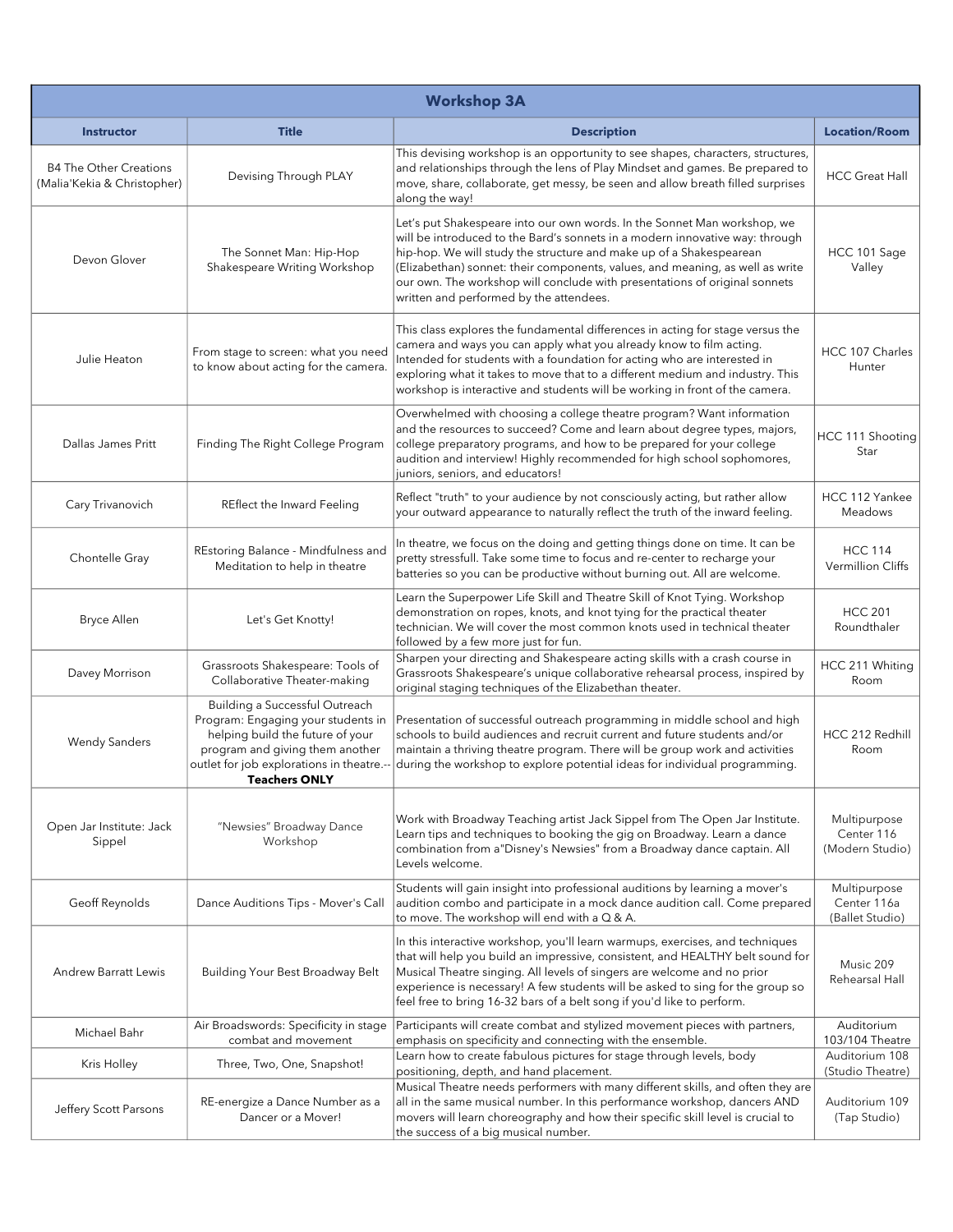| <b>Workshop 3A</b>                     |                                                             |                                                                                                                                                                                                                                                                                                                                                                                                                                                                                                   |                                |
|----------------------------------------|-------------------------------------------------------------|---------------------------------------------------------------------------------------------------------------------------------------------------------------------------------------------------------------------------------------------------------------------------------------------------------------------------------------------------------------------------------------------------------------------------------------------------------------------------------------------------|--------------------------------|
| <b>Instructor</b>                      | <b>Title</b>                                                | <b>Description</b>                                                                                                                                                                                                                                                                                                                                                                                                                                                                                | <b>Location/Room</b>           |
| Amy Critchfield                        | The 3 C's of Design: Concept,<br>Colaboration, and Creation | In this workshop we will explore how to create a concept, learn to colaborate<br>with other designers and create a design. Supplies for creating the design will<br>be provided. Participants are strongly encouraged to have a device that can<br>access the internet.                                                                                                                                                                                                                           | Auditorium Design<br>Lab       |
| Vanessa Ballam                         | <b>Action Based Acting</b>                                  | Finding the motivation for your character in a play is like finding the holy grail<br>of the theatre for an actor. What is the secret to truthful moment-to-moment<br>acting? Learn the scientific method of breaking down a text to its smallest unit<br>of playable action, and why that will help you onstage. Find out how<br>Constantin Stanislavki changed the face of modern acting technique and why<br>you should care.                                                                  | USF 180 (Anes<br>Black Box)    |
| Paul Yeates                            | Perspective drawing techniques for<br>designers             | Learn basic perspective drawing techniques that designers can use to help<br>communicate initial design ideas to directors and the rest of the design team.<br>We will look at simple techniques and more detailed to scale references as<br>well. If possible bring a pencil and ruler. Will be provided if not possible.                                                                                                                                                                        | GC 209                         |
| Host: UTA Board of<br><b>Directors</b> | Registration/Information Desk                               |                                                                                                                                                                                                                                                                                                                                                                                                                                                                                                   | SC 145 (Ballroom)-<br>Center   |
| Colleges/University<br>Representatives | Vendor Exhibits<br>College/University Booths                | Come check out what theatre programs all the colleges and universities have<br>to offer.                                                                                                                                                                                                                                                                                                                                                                                                          | SC 146 (Ballroom)-<br>Center   |
| Ed Reggi                               | Improv A Play                                               | A character-driven show is one of the most powerful forms of good<br>storytelling. Learn how to improvise an original play in front of a live audience.<br>Discover the skills and techniques for telling a story without telling jokes or<br>creating punchlines. Discover the world of long-form improvisation. Stories<br>start and end with powerful and interesting relationships between characters.<br>This workshop will certainly challenge both the novice and master improv<br>actors. | (SC Ballroom)<br>Right         |
| <b>Tanner Tate</b>                     | Performing with Passion                                     | We follow direction, we remember choreography, we memorize our lines, and<br>we put on our costumes, but when the lights come up and it's time for us to<br>shine, how do we do it with passion?                                                                                                                                                                                                                                                                                                  | SC (Ballroom) Left             |
| Jerry Hatch                            | The Masked DISCO Dancer                                     | Mask up and boogie on down while learning real DISCO moves to a super-<br>medley of disco songs from the 1970's. All groovy guys and gals welcome.<br>Become this season's top Masked DISCO Dancers!                                                                                                                                                                                                                                                                                              | SC 208 (Starlight)             |
| Toni Butler                            | Honest Casting: RE-ady for this?!                           | Wonder what the director is thinking when you are auditioning? Well, come (if<br>you dare) & taste Honest Casting, where the director will say everything they<br>think OUT LOUD, WHILE you are auditioning! Time to hear what you've<br>always wondered about!                                                                                                                                                                                                                                   | SC 141 (Cedar<br>Breaks)       |
| Aaron Kopp                             | Wireless Mics, why so much drama?                           | Learn all the tips and tricks to optimizing wireless mics.                                                                                                                                                                                                                                                                                                                                                                                                                                        | SC 144 A (Brian<br>Head)       |
| Russ Saxton                            | New Teacher 101                                             | Join us for the New Teacher 101. This session is a great opportunity for those<br>new to teaching, new to theatre, or in their first three years of teaching. We will<br>talk about curriculum materials, lesson planning, and theatre teaching<br>resources. You DO NOT need to be a brand new teacher to attend.                                                                                                                                                                                | <b>SC 144 B</b><br>(Escalante) |
| Stefan Espinosa                        | The Voice Inside the Mask                                   | Projecting and articulating on the stage was difficult enough before the<br>addition of masks - now more than ever we need strong vocal technique to<br>both fill our spaces and protect our instruments. This workshop will guide you<br>through tried-and-true techniques and exercises that will allow your voice to<br>support your acting, mask or no mask, and teach you how to create an<br>effective vocal warm-up for every show.                                                        | SC 161 D (Theater)             |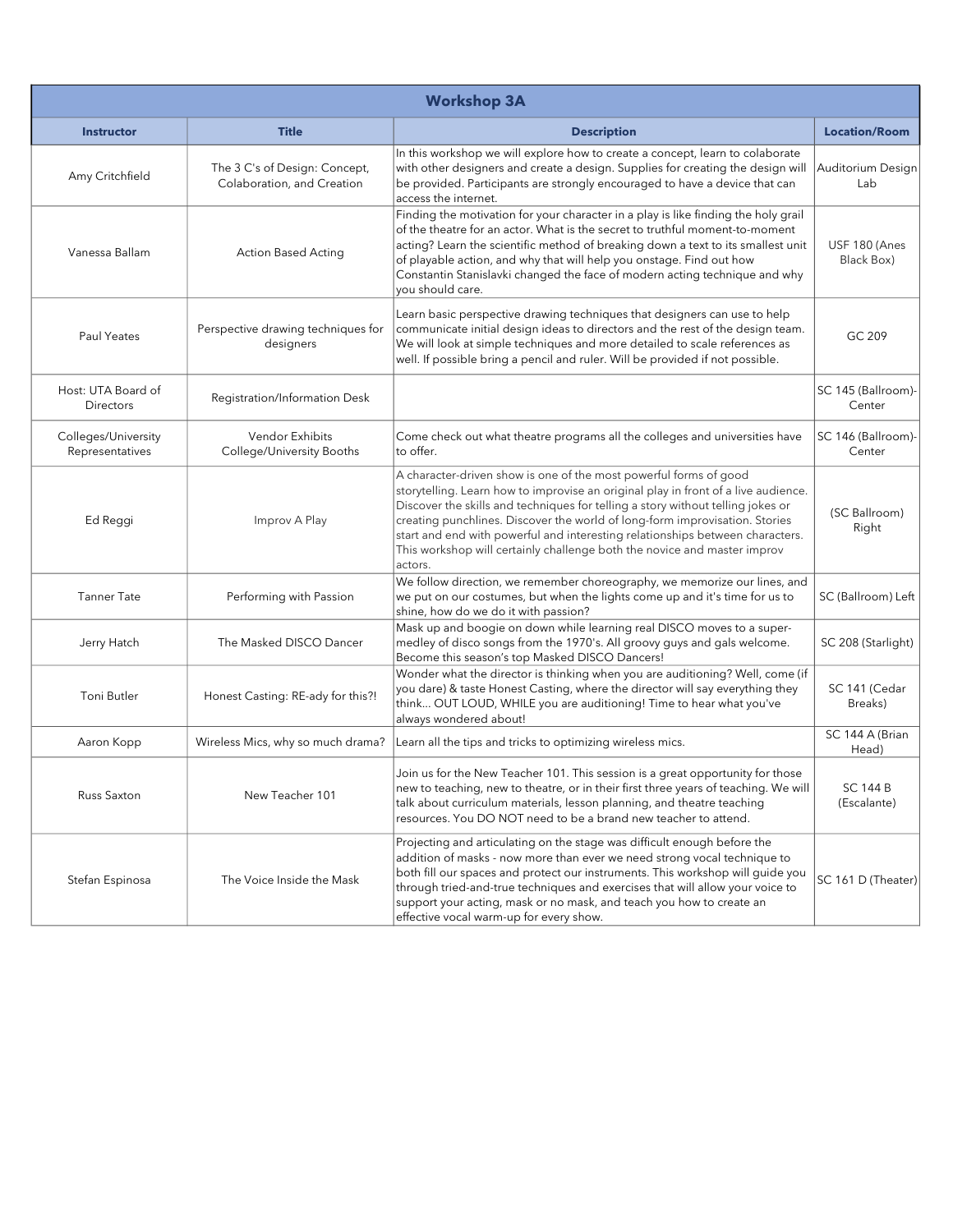| <b>Workshop 3B</b>                                           |                                                                  |                                                                                                                                                                                                                                                                                                                                                                                                                                                                                                                   |                                      |
|--------------------------------------------------------------|------------------------------------------------------------------|-------------------------------------------------------------------------------------------------------------------------------------------------------------------------------------------------------------------------------------------------------------------------------------------------------------------------------------------------------------------------------------------------------------------------------------------------------------------------------------------------------------------|--------------------------------------|
| <b>Instructor</b>                                            | <b>Title</b>                                                     | <b>Description</b>                                                                                                                                                                                                                                                                                                                                                                                                                                                                                                | <b>Location/Room</b>                 |
| Ed Reggi                                                     | Improv A Play                                                    | Improv A Play - A character-driven show is one of the most powerful forms of<br>good storytelling. Learn how to improvise an original play in front of a live<br>audience. Discover the skills and techniques for telling a story without telling<br>jokes or creating punchlines. Discover the world of long-form improvisation.<br>Stories start and end with powerful and interesting relationships between<br>characters. This workshop will certainly challenge both the novice and master<br>improv actors. | <b>HC</b> Great Hall                 |
| Devon Glover                                                 | The Sonnet Man: Hip-Hop<br>Shakespeare Writing Workshop          | Let's put Shakespeare into our own words. In the Sonnet Man workshop, we<br>will be introduced to the Bard's sonnets in a modern innovative way: through<br>hip-hop. We will study the structure and make up of a Shakespearean<br>(Elizabethan) sonnet: their components, values, and meaning, as well as write<br>our own. The workshop will conclude with presentations of original sonnets<br>written and performed by the attendees.                                                                         | HC 101 Sage<br>Valley                |
| <b>B4 The Other Creations</b><br>(Malia'Kekia & Christopher) | Devising Through PLAY                                            | This devising workshop is an opportunity to see shapes, characters, structures,<br>and relationships through the lens of Play Mindset and games. Be prepared to<br>move, share, collaborate, get messy, be seen and allow breath filled surprises<br>along the way!                                                                                                                                                                                                                                               | HC 107 Charles<br>Hunter             |
| Dallas James Pritt                                           | Cold Reading 101                                                 | You have an audition and they ask you to read from the script? We will find a<br>way to break down a script and how to make your reading unique & stand out.<br>Scripts from TV, Film & Theatre will be provided to get the full experience of<br>reading 'cold'.                                                                                                                                                                                                                                                 | HC 111 Shooting<br>Star              |
| Cary Trivanovich                                             | REflect the Inward Feeling                                       | Reflect "truth" to your audience by not consciously acting, but rather allow<br>your outward appearance to naturally reflect the truth of the inward feeling.                                                                                                                                                                                                                                                                                                                                                     | HC 112 Yankee<br><b>Meadows</b>      |
| Aaron Kopp                                                   | Wireless Mics, why so much drama?                                | Learn all the tips and tricks to optimizing wireless mics.                                                                                                                                                                                                                                                                                                                                                                                                                                                        | HC 114 Vermillion<br>Cliffs          |
| <b>Bryce Allen</b>                                           | Let's Get Knotty!                                                | Learn the Superpower Life Skill and Theatre Skill of Knot Tying. Workshop<br>demonstration on ropes, knots, and knot tying for the practical theater<br>technician. We will cover the most common knots used in technical theater<br>followed by a few more just for fun.                                                                                                                                                                                                                                         | <b>HC 201</b><br>Roundthaler         |
| Davey Morrison                                               | Grassroots Shakespeare: Tools of<br>Collaborative Theater-making | Sharpen your directing and Shakespeare acting skills with a crash course in<br>Grassroots Shakespeare's unique collaborative rehearsal process, inspired by<br>original staging techniques of the Elizabethan theater.                                                                                                                                                                                                                                                                                            | HC 211 Whiting<br>Room               |
| Vanessa Ballam                                               | The Business of Show                                             | What does it take to book the part? Learn the secrets to success in the audition<br>room and beyond. From research to material, to booking the gig, there is a<br>method for a polished audition. Examine all aspects of a theatrical audition<br>and walk away with your theatrical toolbox overflowing.                                                                                                                                                                                                         | HC 212 Redhill<br>Room               |
| Open Jar Institute: Jack<br>Sippel                           | "Newsies" Broadway Dance<br>Workshop                             | Work with Broadway Teaching artist Jack Sippel from The Open Jar Institute.<br>Learn tips and techniques to booking the gig on Broadway. Learn a dance<br>combination from a"Disney's Newsies" from a Broadway dance captain. All<br>Levels welcome.                                                                                                                                                                                                                                                              | Multipurpose 116<br>(Modern Studio)  |
| Geoff Reynolds                                               | Dance Auditions Tips - Mover's Call                              | Students will gain insight into professional auditions by learning a mover's<br>audition combo and participate in a mock dance audition call. Come prepared<br>to move. The workshop will end with a $Q & A$ .                                                                                                                                                                                                                                                                                                    | Multipurpose 116a<br>(Ballet Studio) |
| <b>Andrew Barratt Lewis</b>                                  | Building Your Best Broadway Belt                                 | In this interactive workshop, you'll learn warmups, exercises, and techniques<br>that will help you build an impressive, consistent, and HEALTHY belt sound for<br>Musical Theatre singing. All levels of singers are welcome and no prior<br>experience is necessary! A few students will be asked to sing for the group so<br>feel free to bring 16-32 bars of a belt song if you'd like to perform.                                                                                                            | Music 209<br>Rehearsal Hall          |
| Michael Bahr                                                 | Air Broadswords: Specificity in stage<br>combat and movement     | Participants will create combat and stylized movement pieces with partners,<br>emphasis on specificity and connecting with the ensemble.                                                                                                                                                                                                                                                                                                                                                                          | Auditorium<br>103/104 Theatre        |
| Amanda Crabb                                                 | audition!                                                        | What to know how to pick the right song, how to prepare the right song and<br>Creating the PERFECT musical theater how to nail that audition? Come learn the insider tricks to make your musical<br>audition jump off the page. If you are feeling brave, bring a song to sing as we<br>might have some time to take a few volunteers to work with.                                                                                                                                                               | Auditorium 108<br>(Studio Theatre)   |
| Jeffery Scott Parsons                                        | RE-energize a Dance Number as a<br>Dancer or a Mover!            | Musical Theatre needs performers with many different skills, and often they are<br>all in the same musical number. In this performance workshop, dancers AND<br>movers will learn choreography and how their specific skill level is crucial to<br>the success of a big musical number.                                                                                                                                                                                                                           | Auditorium 109<br>(Tap Studio)       |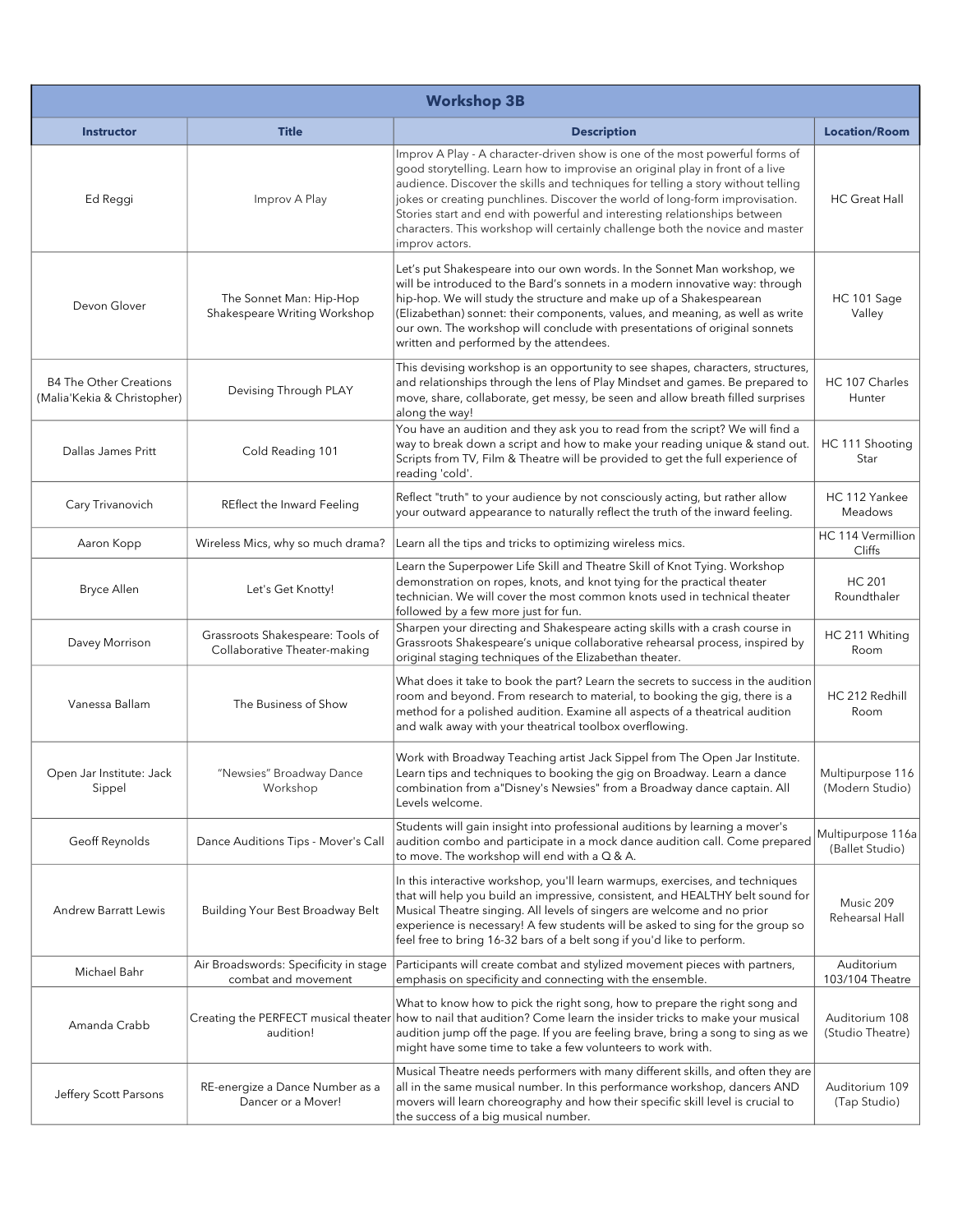| <b>Workshop 3B</b>                     |                                                                             |                                                                                                                                                                                                                                                                                                                                                                                                                                            |                                |
|----------------------------------------|-----------------------------------------------------------------------------|--------------------------------------------------------------------------------------------------------------------------------------------------------------------------------------------------------------------------------------------------------------------------------------------------------------------------------------------------------------------------------------------------------------------------------------------|--------------------------------|
| <b>Instructor</b>                      | <b>Title</b>                                                                | <b>Description</b>                                                                                                                                                                                                                                                                                                                                                                                                                         | <b>Location/Room</b>           |
| Amy Critchfield                        | The 3 C's of Design: Concept,<br>Colaboration, and Creation                 | In this workshop we will explore how to create a concept, learn to colaborate<br>with other designers and create a design. Supplies for creating the design will<br>be provided. Participants are strongly encouraged to have a device that can<br>access the internet.                                                                                                                                                                    | Auditorium Design<br>Lab       |
| <b>Tanner Tate</b>                     | Performing with Passion                                                     | We follow direction, we remember choreography, we memorize our lines, and<br>we put on our costumes, but when the lights come up and it's time for us to<br>shine, how do we do it with passion?                                                                                                                                                                                                                                           | USF 180 (Anes<br>Black Box)    |
| Paul Yeates                            | Perspective drawing techniques for<br>designers                             | Learn basic perspective drawing techniques that designers can use to help<br>communicate initial design ideas to directors and the rest of the design team.<br>We will look at simple techniques and more detailed to scale references as<br>well. If possible bring a pencil and ruler. Will be provided if not possible.                                                                                                                 | GC 209                         |
| Host: UTA Board of<br><b>Directors</b> | Registration/Information Desk                                               |                                                                                                                                                                                                                                                                                                                                                                                                                                            | SC 145 (Ballroom)-<br>Center   |
| Colleges/University<br>Representatives | <b>Vendor Exhibits</b><br>College/University Booths                         | Come check out what theatre programs all the colleges and universities have<br>to offer.                                                                                                                                                                                                                                                                                                                                                   | SC 146 (Ballroom)-<br>Center   |
| Toni Butler                            | Honest Casting: RE-ady for this?!                                           | Wonder what the director is thinking when you are auditioning? Well, come (if<br>you dare) & taste Honest Casting, where the director will say everything they<br>think OUT LOUD, WHILE you are auditioning! Time to hear what you've<br>always wondered about!                                                                                                                                                                            | SC 155 (Church<br>Auditorium)  |
| Julie Heaton                           | From stage to screen: what you need<br>to know about acting for the camera. | This class explores the fundamental differences in acting for stage versus the<br>camera and ways you can apply what you already know to film acting.<br>Intended for students with a foundation for acting who are interested in<br>exploring what it takes to move that to a different medium and industry. This<br>workshop is interactive and students will be working in front of the camera.                                         | SC 141 (Cedar<br>Breaks)       |
| Jared Larkin                           | Auditioning                                                                 | To play the role you have to audition first. What knowledge, preparations, and<br>skills are necessary to land the role, book the gig, or get the scholarship? This<br>workshop is for both students and teachers.                                                                                                                                                                                                                         | SC 144 A (Brian<br>Head)       |
| Chontelle Gray                         | REstoring Balance - Mindfulness and<br>Meditation to help in theatre        | In theatre, we focus on the doing and getting things done on time. It can be<br>pretty stressfull. Take some time to focus and re-center to recharge your<br>batteries so you can be productive without burning out. All are welcome.                                                                                                                                                                                                      | <b>SC 144 B</b><br>(Escalante) |
| Stefan Espinosa                        | The Voice Inside the Mask                                                   | Projecting and articulating on the stage was difficult enough before the<br>addition of masks - now more than ever we need strong vocal technique to<br>both fill our spaces and protect our instruments. This workshop will guide you<br>through tried-and-true techniques and exercises that will allow your voice to<br>support your acting, mask or no mask, and teach you how to create an<br>effective vocal warm-up for every show. | SC 161 D (Theater)             |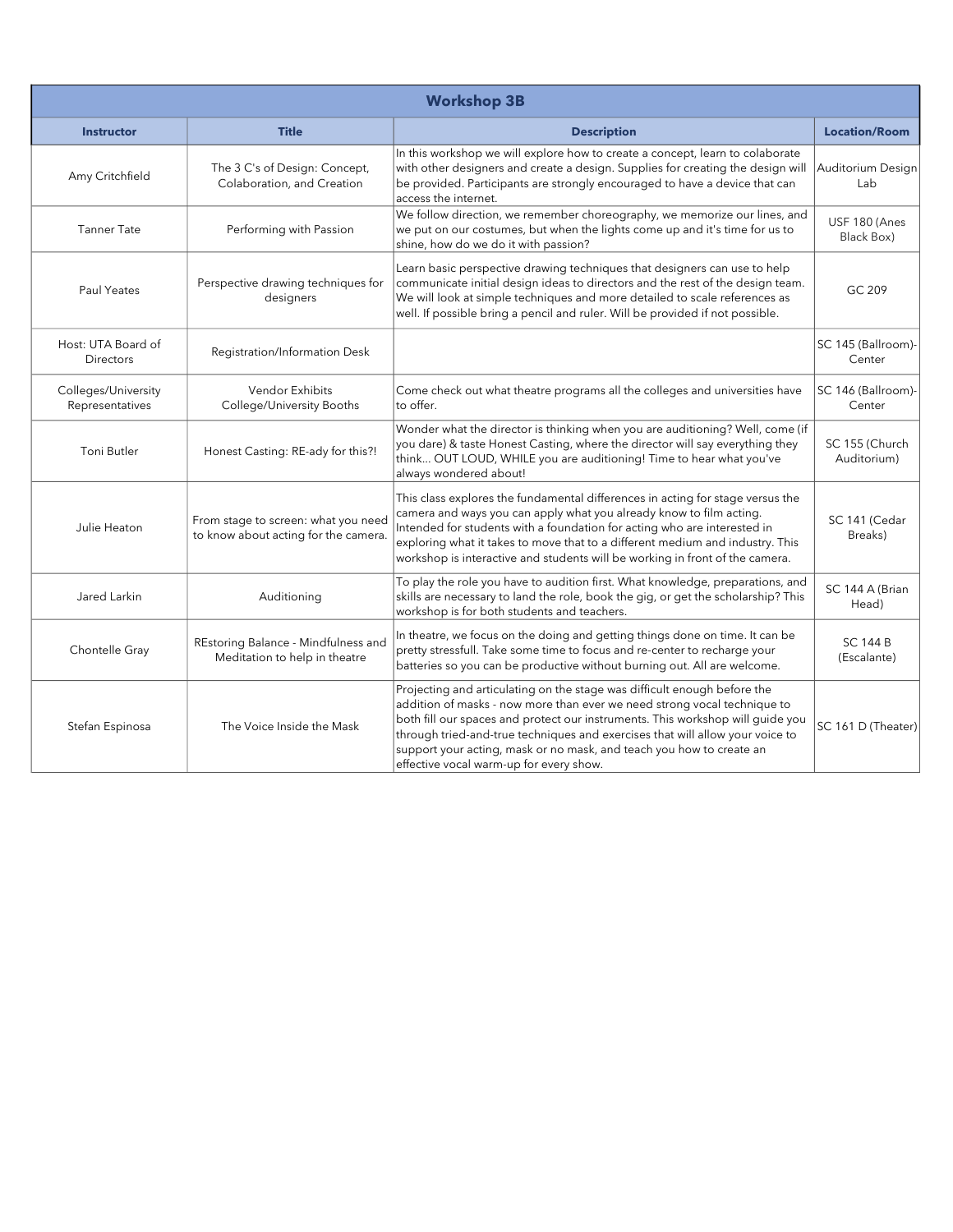| <b>Workshop 4A</b>                 |                                                                                                              |                                                                                                                                                                                                                                                                                                                                                                                                                                                                                                                                                                                                            |                                     |
|------------------------------------|--------------------------------------------------------------------------------------------------------------|------------------------------------------------------------------------------------------------------------------------------------------------------------------------------------------------------------------------------------------------------------------------------------------------------------------------------------------------------------------------------------------------------------------------------------------------------------------------------------------------------------------------------------------------------------------------------------------------------------|-------------------------------------|
| <b>Instructor</b>                  | <b>Title</b>                                                                                                 | <b>Description</b>                                                                                                                                                                                                                                                                                                                                                                                                                                                                                                                                                                                         | <b>Location/Room</b>                |
| Jared Larkin                       | <b>Bogart's Viewpoints</b>                                                                                   | Build your knowledge and skillset with an actor training method that<br>encourages actors to create art in a profound way utilizing 9 viewpoints of time<br>and space. Prepare to move, improvise, and have a lot of fun. Movement<br>clothes recommended. This technique is also one that is extremely helpful for<br>those going into directing.                                                                                                                                                                                                                                                         | <b>HC Great Hall</b>                |
| Devon Glover                       | Hip-Hop Theatre: Finding your Voice<br>Through Verse                                                         | Let's turn a poem into a play. Students will learn different methods of creative<br>writing (poetry, hip-hop, storytelling, etc.) and how they can be incorporated<br>when writing a story or play. We will discuss several topics, including the<br>difference between verse and prose, and the different ways they could be<br>used when writing a play. We will also discuss the process of writing a script<br>that connects to the writer, writing a role perfect for them. We will conclude<br>with the students forming short story through verse and creative writing, which<br>will be performed. | HC 101 Sage<br>Valley               |
| Malia'Kekia Nicolini               | The Point of Connection: Storytelling<br>& Dance                                                             | All performance is about connecting. In this workshop we center creating<br>authentic connection to story through dance/somatic movement. Be prepared<br>to move, share, collaborate, and be seen.                                                                                                                                                                                                                                                                                                                                                                                                         | HC 107 Charles<br>Hunter            |
| Dallas James Pritt                 | A Look At Meisner Acting                                                                                     | Come and be introduced into the acting style of Sanford Meisner. This<br>approach of acting helps performers get out of their heads and in the moment<br>through the 'reality of doing' versus emotional recall and the use of affective<br>memory. Students will do the famous repetition exercises, and improv scenes<br>while attempting to live truthfully under imaginary circumstances. A must-try<br>for advanced actors looking for new ways to become stronger actors in a<br>unique way.                                                                                                         | HC 111 Shooting<br>Star             |
| Cary Trivanovich                   | REcreate the object                                                                                          | For those moments on stage when you need to pantomime the solid object<br>with such realism, that there's no audience misunderstanding.                                                                                                                                                                                                                                                                                                                                                                                                                                                                    | HC 112 Yankee<br>Meadows            |
| Jeff Whiting                       | Booking the gig on Broadway--<br>Masterclass                                                                 | Work with Broadway's Jeff Whiting (The Producers, Big Fish, Hairspray) and<br>learn audition tips and techniques for setting yourself up to book the gig on<br>Broadway. This dynamic and active class takes you through the process of<br>audition prep, walking in the room, and the secrets to ensuring that your<br>audition stands out from the rest. All levels welcome.                                                                                                                                                                                                                             | HC 114 Vermillion<br>Cliffs         |
| <b>Bryce Allen</b>                 | To Rig or Not to Rig? The Gravity of<br>the Question                                                         | A discussion on the general physics of theatrical rigging, risk assessment, and<br>safety protocols. We will discuss the dos and don'ts of rigging with current<br>industry standards.                                                                                                                                                                                                                                                                                                                                                                                                                     | <b>HC 201</b><br>Roundthaler        |
| Christopher Beaulieu               | Stand Up Fall Down                                                                                           | Stand Up Fall Down Clowning and combat all in one! In this workshop we<br>focus on slips, trips, falls, slams, rolls, slaps, punches and overall foolery. Be<br>prepared to get messy and allow breath filled surprises along the way!                                                                                                                                                                                                                                                                                                                                                                     | HC 211 Whiting<br>Room              |
| <b>Brad Shelton</b>                | SketchUp for Designers                                                                                       | Brad has been using SketchUp as his primary modeling and drafting software<br>for 10 years. Come see the tool in action. Brad will walk you through the basic<br>tool and workflow of using Sketch-Up for all your rendering and modeling<br>projects! Set Design just became that much easier and looks that much better!                                                                                                                                                                                                                                                                                 | HC 212 Redhill<br>Room              |
| Open Jar Institute: Jack<br>Sippel | "The Prom" Broadway Dance<br>Workshop                                                                        | Work with broadway teaching artist Jack Sippel from The Open Jar Institute.<br>Learn tips an techniques to booking the gig on Broadway, along with a dance<br>combination from "The Prom" taught by the Dance captain of the Broadway<br>production. All levels welcome!                                                                                                                                                                                                                                                                                                                                   | Multipurpose 116<br>(Modern Studio) |
| Jan Hunsaker                       | I Know Acting isn't my Greatest<br>SkillHELP!                                                                | Are you a singer or dancer that needs to make big, quick strides in acting? Jan<br>will diagnose your skills and give you a plan for what to do next. You can be a<br>triple threat! This workshop included big exercises and confidence builders.                                                                                                                                                                                                                                                                                                                                                         | Multipupose 116a<br>(Ballet Studio) |
| <b>Andrew Barratt Lewis</b>        | What Do I Do With My Hands? -<br>Acting & Physicality in Musical<br>Theatre                                  | In this hands on workshop participants will learn to create a roadmap of<br>physicality that will lead to natural and meaningful acting and gesture in<br>Musical Theatre Performance. Bring sheet music for a 32-bar cut if you are<br>interested in a chance to get up and perform.                                                                                                                                                                                                                                                                                                                      | Music 209<br>Rehearsal Hall         |
| Michael Bahr                       | The Play's the Thing: Theatre games<br>instantly cultivate a characters<br>creation within a culture of play | Students will engage in a progression of improvisational exercises that<br>cultivate strong character choices                                                                                                                                                                                                                                                                                                                                                                                                                                                                                              | Auditorium<br>103/104 Theatre       |
| Ed Reggi                           | Acting Your Way Into Another Career                                                                          | Theatre artists hold a unique set of skills sought by many professions, trades,<br>and industries. In this workshop, participants learn how to leverage their love<br>for theatre into new career opportunities. Discover the world of Applied<br>Theatre and the emerging jobs that could employ you for the rest of your life.<br>Learn how actors are shaping the fields of Healthcare, Entrepreneurship,<br>Education, and Social Work.                                                                                                                                                                | Auditorium 108<br>(Studio Theatre)  |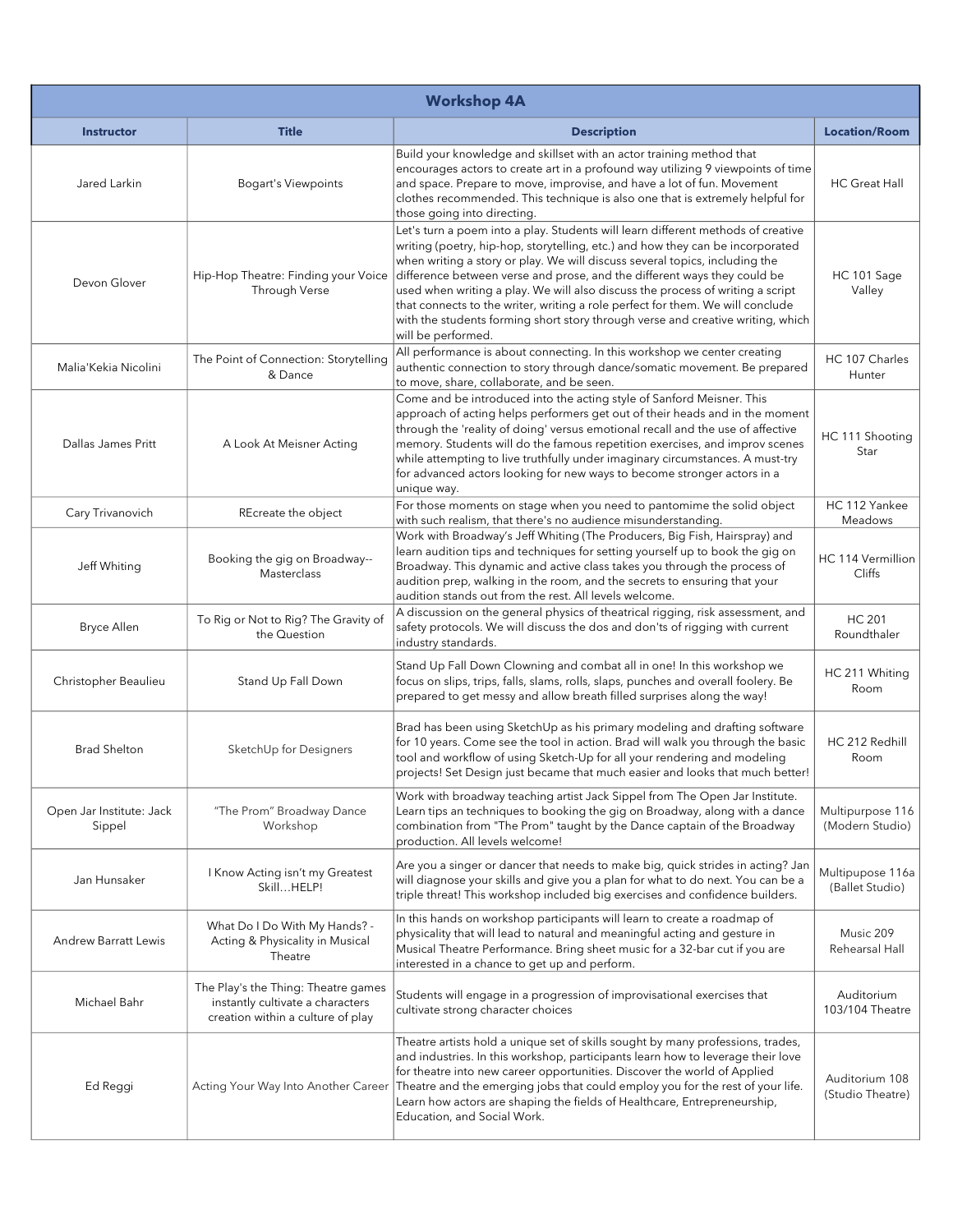| <b>Workshop 4A</b>                     |                                                                   |                                                                                                                                                                                                                                                                                                                                                                                                                                                                                                                                                                                                                                                                                                                                                       |                                               |
|----------------------------------------|-------------------------------------------------------------------|-------------------------------------------------------------------------------------------------------------------------------------------------------------------------------------------------------------------------------------------------------------------------------------------------------------------------------------------------------------------------------------------------------------------------------------------------------------------------------------------------------------------------------------------------------------------------------------------------------------------------------------------------------------------------------------------------------------------------------------------------------|-----------------------------------------------|
| <b>Instructor</b>                      | <b>Title</b>                                                      | <b>Description</b>                                                                                                                                                                                                                                                                                                                                                                                                                                                                                                                                                                                                                                                                                                                                    | <b>Location/Room</b>                          |
| Richard Bugg                           | Form Will Set You Free                                            | Trusting and embracing the theatrical form will free the actor's creativity.                                                                                                                                                                                                                                                                                                                                                                                                                                                                                                                                                                                                                                                                          | Auditorium 109<br>(Tap Studio)                |
| Kolby Clarke                           | Resounding Software                                               | Rewind and replay. Tackle various sound design challenges and program<br>them into QLab.                                                                                                                                                                                                                                                                                                                                                                                                                                                                                                                                                                                                                                                              | Auditorium Design<br>Lab                      |
| Emilia Richardson                      | Getting Wiggy with It                                             | Join us in a class geared towards the application and quick-changing of wigs.<br>The biggest concern when wearing a wig is how to wear the wig as safely as<br>possible, to avoid having the wig become slightly askew, or worse, having it<br>fall off together. Even the most veteran of wig-wearers occasionally has a bad<br>wig day. Often, this results from the wig not being secured properly.<br>In this class we will be wipping our hair back and forth with abandon. This<br>class will guide to how to secure a lace front wig, a hard front wig, and will<br>walk you through how to use everything from bobby pins to wig tape, and will<br>help you choose the right securing method for your hair type.<br>Come get "wiggy" with us! | Auditorium Make-<br>Up Room                   |
| Derek Sorensen                         | 10 Minute Musical!                                                | The hills are alive with the sound of laughter! Bring your friends and<br>classmates to make up and perform a 10 minute musical using writing<br>techniques, musical tracks, and dance numbers!                                                                                                                                                                                                                                                                                                                                                                                                                                                                                                                                                       | USF 180 (Anes<br>Black Box)                   |
| Ananda Keator                          | Who, Wear, Why? Costume Design<br>through Dress Up                | Rummage through Costume pieces to create a character! How do the choice<br>of clothing show your intention and motivation? Tell us your story!                                                                                                                                                                                                                                                                                                                                                                                                                                                                                                                                                                                                        | GC 209                                        |
| Host: UTA Board of<br>Directors        | Registration/Information Desk                                     |                                                                                                                                                                                                                                                                                                                                                                                                                                                                                                                                                                                                                                                                                                                                                       | SC 145 (Ballroom)-<br>Center                  |
| Colleges/University<br>Representatives | Vendor Exhibits<br>College/University Booths                      | Come check out what theatre programs all the colleges and universities have<br>to offer.                                                                                                                                                                                                                                                                                                                                                                                                                                                                                                                                                                                                                                                              | SC 146 (Ballroom)-<br>Center                  |
| Darrell Wagner                         | How the ME TOO Movement Is<br><b>Changing Backstage Practices</b> | After being cast, it was not unusual for a performer to do on stage what was<br>asked from the director. It was implied that the actor gave permission by their<br>presence in the rehearsal hall or costume shop. In the age of "Me Too," we, as<br>theater makers, are becoming aware of the personal autonomy an actor has<br>and how we should be working with performers to protect them, our staff, and<br>develop safer environments that nurture creativity.                                                                                                                                                                                                                                                                                  | <b>SC 144</b><br>(Convention<br>Center Lobby) |
| Luminaire Theatre Company              | Directing for Dummies!                                            | "I like what you're doing can you do it better?" It's not easy to get your point<br>across as a director all the time. Learn how to use movement, emotion, and<br>supportive language to make your cast the best they can be!                                                                                                                                                                                                                                                                                                                                                                                                                                                                                                                         | SC 155 (Church<br>Auditorium)                 |
| Peter Sham                             | Character Movement through Music                                  | Designed to free your character's inner physical life and free the actor from<br>inherent or self-imposed inhibitions.                                                                                                                                                                                                                                                                                                                                                                                                                                                                                                                                                                                                                                | SC 141 (Cedar<br>Breaks)                      |
| Jeffrey Scott Parsons                  | RE-interpret the history of Musical<br>Theatre                    | "We learn from the past, live in the present, and look to the future." In this<br>performance based workshop, chosen students will have the opportunity to<br>perform a musical theatre song, and afterward, all attendees will weave<br>through a process to learn how that moment, character, and story can make us<br>better humans.                                                                                                                                                                                                                                                                                                                                                                                                               | SC 144 A (Brian<br>Head)                      |
| Richard Burk                           | Look at What I've said! - Re-newing<br>Physical Performance       | Act and transform your entire self with physical expression. Make the invisible,<br>visible and energize your acting with dynamic and effective physical choices!                                                                                                                                                                                                                                                                                                                                                                                                                                                                                                                                                                                     | <b>SC 144 B</b><br>(Escalante)                |
| Stefan Espinosa                        | Brush Up Your British                                             | A fast and furious tour of some commonly used British stage dialects - from the<br>Queen's English to Cockney street slang, this workshop will introduce you to<br>dialects as well as teach you some of the fundamental tools we use to learn<br>dialects quickly and effectively. Cheers!                                                                                                                                                                                                                                                                                                                                                                                                                                                           | SC 161 D (Theater)                            |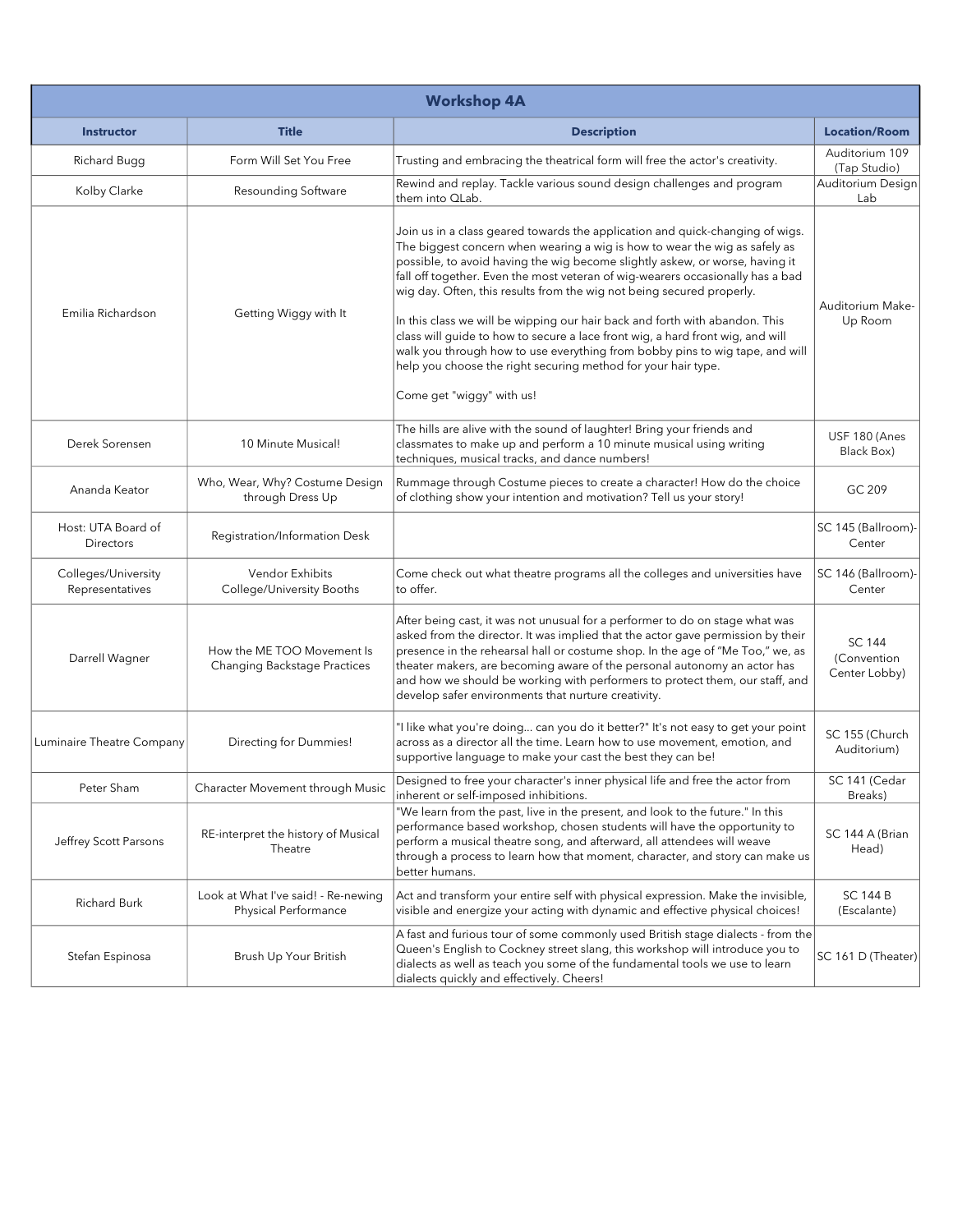| <b>Workshop 4B</b>                 |                                                                                                              |                                                                                                                                                                                                                                                                                                                                                                                                                                                                                                                                                                                                            |                                         |
|------------------------------------|--------------------------------------------------------------------------------------------------------------|------------------------------------------------------------------------------------------------------------------------------------------------------------------------------------------------------------------------------------------------------------------------------------------------------------------------------------------------------------------------------------------------------------------------------------------------------------------------------------------------------------------------------------------------------------------------------------------------------------|-----------------------------------------|
| <b>Instructor</b>                  | <b>Title</b>                                                                                                 | <b>Description</b>                                                                                                                                                                                                                                                                                                                                                                                                                                                                                                                                                                                         | <b>Location/Room</b>                    |
| Stefan Espinosa                    | Re-Connecting: A Viewpoints<br>Workshop                                                                      | Remember real people in real time? After so much time spent apart or in<br>virtual worlds, this Viewpoints workshop offers a chance to reconnect with<br>yourself, your ensemble and your audience in a new way. This workshop is<br>highly physical - come dressed to move!                                                                                                                                                                                                                                                                                                                               | <b>HC Great Hall</b>                    |
| Devon Glover                       | Hip-Hop Theatre: Finding your Voice<br>Through Verse                                                         | Let's turn a poem into a play. Students will learn different methods of creative<br>writing (poetry, hip-hop, storytelling, etc.) and how they can be incorporated<br>when writing a story or play. We will discuss several topics, including the<br>difference between verse and prose, and the different ways they could be<br>used when writing a play. We will also discuss the process of writing a script<br>that connects to the writer, writing a role perfect for them. We will conclude<br>with the students forming short story through verse and creative writing, which<br>will be performed. | HC 101 Sage<br>Valley                   |
| Malia'Kekia Nicolini               | The Point of Connection: Storytelling<br>& Dance                                                             | All performance is about connecting. In this workshop we center creating<br>authentic connection to story through dance/somatic movement. Be prepared<br>to move, share, collaborate, and be seen.                                                                                                                                                                                                                                                                                                                                                                                                         | HC 107 Charles<br>Hunter                |
| Dallas James Pritt                 | A Look At Meisner Acting                                                                                     | Come and be introduced into the acting style of Sanford Meisner. This<br>approach of acting helps performers get out of their heads and in the moment<br>through the 'reality of doing' versus emotional recall and the use of affective<br>memory. Students will do the famous repetition exercises, and improv scenes<br>while attempting to live truthfully under imaginary circumstances. A must-try<br>for advanced actors looking for new ways to become stronger actors in a<br>unique way.                                                                                                         | HC 111 Shooting<br>Star                 |
| Cary Trivanovich                   | REcreate the object                                                                                          | For those moments on stage when you need to pantomime the solid object<br>with such realism, that there's no audience misunderstanding.                                                                                                                                                                                                                                                                                                                                                                                                                                                                    | HC 112 Yankee<br>Meadows                |
| <b>Bryce Allen</b>                 | To Rig or Not to Rig! The Gravity of<br>the Question                                                         | A discussion on the general physics of theatrical rigging, risk assessment, and<br>safety protocols. We will discuss the dos and don'ts of rigging with current<br>industry standards.                                                                                                                                                                                                                                                                                                                                                                                                                     | HC 114 Vermillion<br>Cliffs             |
| <b>Brad Shelton</b>                | SketchUp Foundations                                                                                         | Brad has been using SketchUp as his primary modeling and drafting software<br>for 10 years. Come see the tool in action. Brad will walk you through the basic<br>tool and workflow of using Sketch-Up for all your rendering and modeling<br>projects! Set Design just became that much easier and looks that much better!                                                                                                                                                                                                                                                                                 | <b>HC 201</b><br>Roundthaler            |
| Christopher Beaulieu               | Stand Up Fall Down                                                                                           | Stand Up Fall Down Clowning and combat all in one! In this workshop we<br>focus on slips, trips, falls, slams, rolls, slaps, punches and overall foolery. Be<br>prepared to get messy and allow breath filled surprises along the way!                                                                                                                                                                                                                                                                                                                                                                     | HC 211 Whiting<br>Room                  |
| Open Jar Institute: Jack<br>Sippel | "The Prom" Broadway Dance<br>Workshop                                                                        | Work with broadway teaching artist Jack Sippel from The Open Jar Institute.<br>Learn tips an techniques to booking the gig on Broadway, along with a dance<br>combination from "The Prom" taught by the Dance captain of the Broadway<br>production. All levels welcome!                                                                                                                                                                                                                                                                                                                                   | Multipurpose 116<br>(Modern Studio)     |
| Jan Hunsaker                       | I Know Acting isn't my Greatest<br>SkillHELP!                                                                | Are you a singer or dancer that needs to make big, quick strides in acting? Jan<br>will diagnose your skills and give you a plan for what to do next. You can be a<br>triple threat! This workshop included big exercises and confidence builders.                                                                                                                                                                                                                                                                                                                                                         | Multipurpose<br>116a (Ballet<br>Studio) |
| <b>Andrew Barratt Lewis</b>        | What Do I Do With My Hands? -<br>Acting & Physicality in Musical<br>Theatre                                  | In this hands on workshop participants will learn to create a roadmap of<br>physicality that will lead to natural and meaningful acting and gesture in<br>Musical Theatre Performance. Bring sheet music for a 32-bar cut if you are<br>interested in a chance to get up and perform.                                                                                                                                                                                                                                                                                                                      | Music 209<br>Rehearsal Hall             |
| Michael Bahr                       | The Play's the Thing: Theatre games<br>instantly cultivate a characters<br>creation within a culture of play | Students will engage in a progression of improvisational exercises that<br>cultivate strong character choices                                                                                                                                                                                                                                                                                                                                                                                                                                                                                              | Auditorium<br>103/104 Theatre           |
| Richard Bugg                       | Form Will Set You Free                                                                                       | Trusting and embracing the theatrical form will free the actor's creativity.                                                                                                                                                                                                                                                                                                                                                                                                                                                                                                                               | Auditorium 109<br>(Tap Studio)          |
| Kolby Clarke                       | Resounding Software                                                                                          | Rewind and replay. Tackle various sound design challenges and program<br>them into QLab.                                                                                                                                                                                                                                                                                                                                                                                                                                                                                                                   | Auditorium<br>Design Lab                |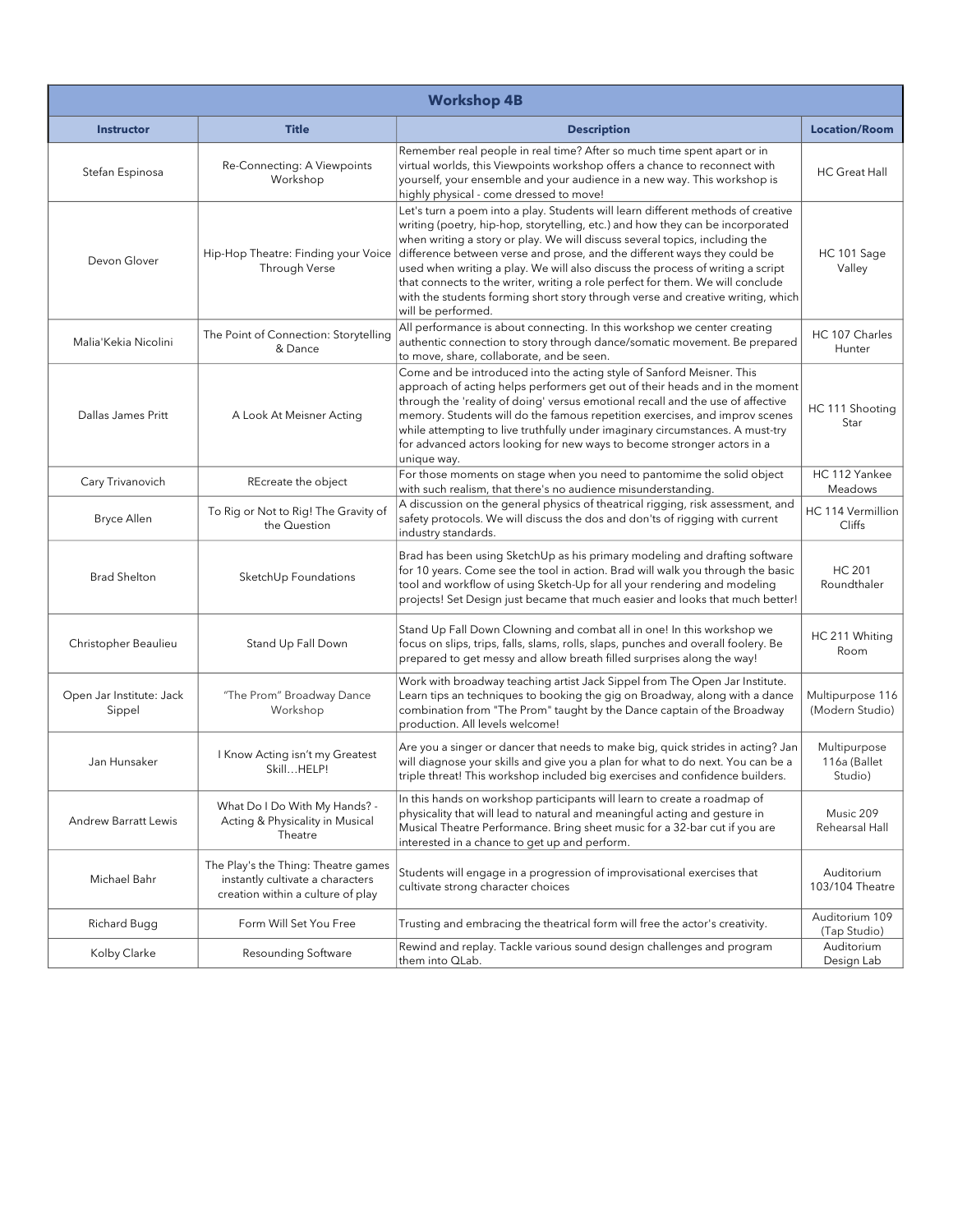| <b>Workshop 4B</b>                     |                                                             |                                                                                                                                                                                                                                                                                                                                                                                                                                                                                                                                                                                                                                                                                                                                                       |                                               |
|----------------------------------------|-------------------------------------------------------------|-------------------------------------------------------------------------------------------------------------------------------------------------------------------------------------------------------------------------------------------------------------------------------------------------------------------------------------------------------------------------------------------------------------------------------------------------------------------------------------------------------------------------------------------------------------------------------------------------------------------------------------------------------------------------------------------------------------------------------------------------------|-----------------------------------------------|
| <b>Instructor</b>                      | <b>Title</b>                                                | <b>Description</b>                                                                                                                                                                                                                                                                                                                                                                                                                                                                                                                                                                                                                                                                                                                                    | <b>Location/Room</b>                          |
| Emilia Richardson                      | Getting Wiggy with It                                       | Join us in a class geared towards the application and quick-changing of wigs.<br>The biggest concern when wearing a wig is how to wear the wig as safely as<br>possible, to avoid having the wig become slightly askew, or worse, having it<br>fall off together. Even the most veteran of wig-wearers occasionally has a bad<br>wig day. Often, this results from the wig not being secured properly.<br>In this class we will be wipping our hair back and forth with abandon. This<br>class will guide to how to secure a lace front wig, a hard front wig, and will<br>walk you through how to use everything from bobby pins to wig tape, and will<br>help you choose the right securing method for your hair type.<br>Come get "wiggy" with us! | Auditorium Make-<br>Up Room                   |
| Derek Sorensen                         | 10 Minute Musical!                                          | The hills are alive with the sound of laughter! Bring your friends and<br>classmates to make up and perform a 10 minute musical using writing<br>techniques, musical tracks, and dance numbers!                                                                                                                                                                                                                                                                                                                                                                                                                                                                                                                                                       | USF 180 (Anes<br>Black Box)                   |
| Ananda Keator                          | Who, Wear, Why? Costume Design<br>through Dress Up          | Rummage through Costume pieces to create a character! How do the choice<br>of clothing show your intention and motivation? Tell us your story!                                                                                                                                                                                                                                                                                                                                                                                                                                                                                                                                                                                                        | GC 209                                        |
| Host: UTA Board of<br>Directors        | Registration/Information Desk                               |                                                                                                                                                                                                                                                                                                                                                                                                                                                                                                                                                                                                                                                                                                                                                       | SC 145 (Ballroom)-<br>Center                  |
| Colleges/University<br>Representatives | Vendor Exhibits<br>College/University Booths                | Come check out what theatre programs all the colleges and universities have<br>to offer.                                                                                                                                                                                                                                                                                                                                                                                                                                                                                                                                                                                                                                                              | SC 146 (Ballroom)-<br>Center                  |
| Ed Reggi                               | Improv This!                                                | Improv is about being totally 100% in the moment! In this workshop, we will<br>learn new techniques and new games that will directly help us become more<br>present on stage to our fellow scene partners and ensemble. We will learn<br>newly created improv games, quickly and in a way that fosters more energy<br>and urgency. The results will help your improv skills and increase your stage<br>confidence.                                                                                                                                                                                                                                                                                                                                    | SC (Ballroom)<br>Right                        |
| Jerry Hatch                            | The Masked DISCO Dancer                                     | Mask up and boogie on down while learning real DISCO moves to a super-<br>medley of disco songs from the 1970's. All groovy guys and gals welcome.<br>Become this season's top Masked DISCO Dancers!                                                                                                                                                                                                                                                                                                                                                                                                                                                                                                                                                  | SC (Ballroom) Left                            |
| Andrew Nogasky                         | <b>Imaginary Bodies</b>                                     | Want to explore character past the limits of your body? Curious about the<br>power of imagination and how far it can take a performance? Interested in<br>learning acting from a fun and physical outside-in approach? This workshop<br>introduces students to the concepts pioneered by Michael Chekhov. Based<br>upon a connection of the mind and the physical form you'll learn new ways of<br>interpretation and movement. Get acquainted with your life body. Learn about<br>the exciting and playful psychological gestures. Expand your presence to fill a<br>room, or make a character small and shrunken.                                                                                                                                   | SC 208 (Starlight)                            |
| Darrell Wagner                         | How the ME TOO Movement Is<br>Changing Backstage Practices  | After being cast, it was not unusual for a performer to do on stage what was<br>asked from the director. It was implied that the actor gave permission by their<br>presence in the rehearsal hall or costume shop. In the age of "Me Too," we, as<br>theater makers, are becoming aware of the personal autonomy an actor has<br>and how we should be working with performers to protect them, our staff, and<br>develop safer environments that nurture creativity.                                                                                                                                                                                                                                                                                  | <b>SC 144</b><br>(Convention<br>Center Lobby) |
| Luminaire Theatre Company              | Directing for Dummies!                                      | "I like what you're doing can you do it better?" It's not easy to get your point<br>across as a director all the time. Learn how to use movement, emotion, and<br>supportive language to make your cast the best they can be!                                                                                                                                                                                                                                                                                                                                                                                                                                                                                                                         | SC 155 (Church<br>Auditorium)                 |
| Peter Sham                             | Character Movement through Music                            | Designed to free your character's inner physical life and free the actor from<br>inherent or self-imposed inhibitions.                                                                                                                                                                                                                                                                                                                                                                                                                                                                                                                                                                                                                                | SC 141 (Cedar<br>Breaks)                      |
| Jeffrey Scott Parsons                  | RE-interpret the history of Musical<br>Theatre              | "We learn from the past, live in the present, and look to the future." In this<br>performance based workshop, chosen students will have the opportunity to<br>perform a musical theatre song, and afterward, all attendees will weave<br>through a process to learn how that moment, character, and story can make<br>us better humans.                                                                                                                                                                                                                                                                                                                                                                                                               | SC 144 A (Brian<br>Head)                      |
| <b>Richard Burk</b>                    | Look at What I've said! - Re-newing<br>Physical Performance | Act and transform your entire self with physical expression. Make the invisible,<br>visible and energize your acting with dynamic and effective physical choices!                                                                                                                                                                                                                                                                                                                                                                                                                                                                                                                                                                                     | <b>SC 144 B</b><br>(Escalante)                |
| Aaron Kopp                             | Sound System HELP!!                                         | Teachers, this is for you! Come and ask your questions about anything sound<br>related. Best practices, do you really need new equipment. How do I train my<br>students? I am ready to hear you and help.                                                                                                                                                                                                                                                                                                                                                                                                                                                                                                                                             | SC 161 D (Theater)                            |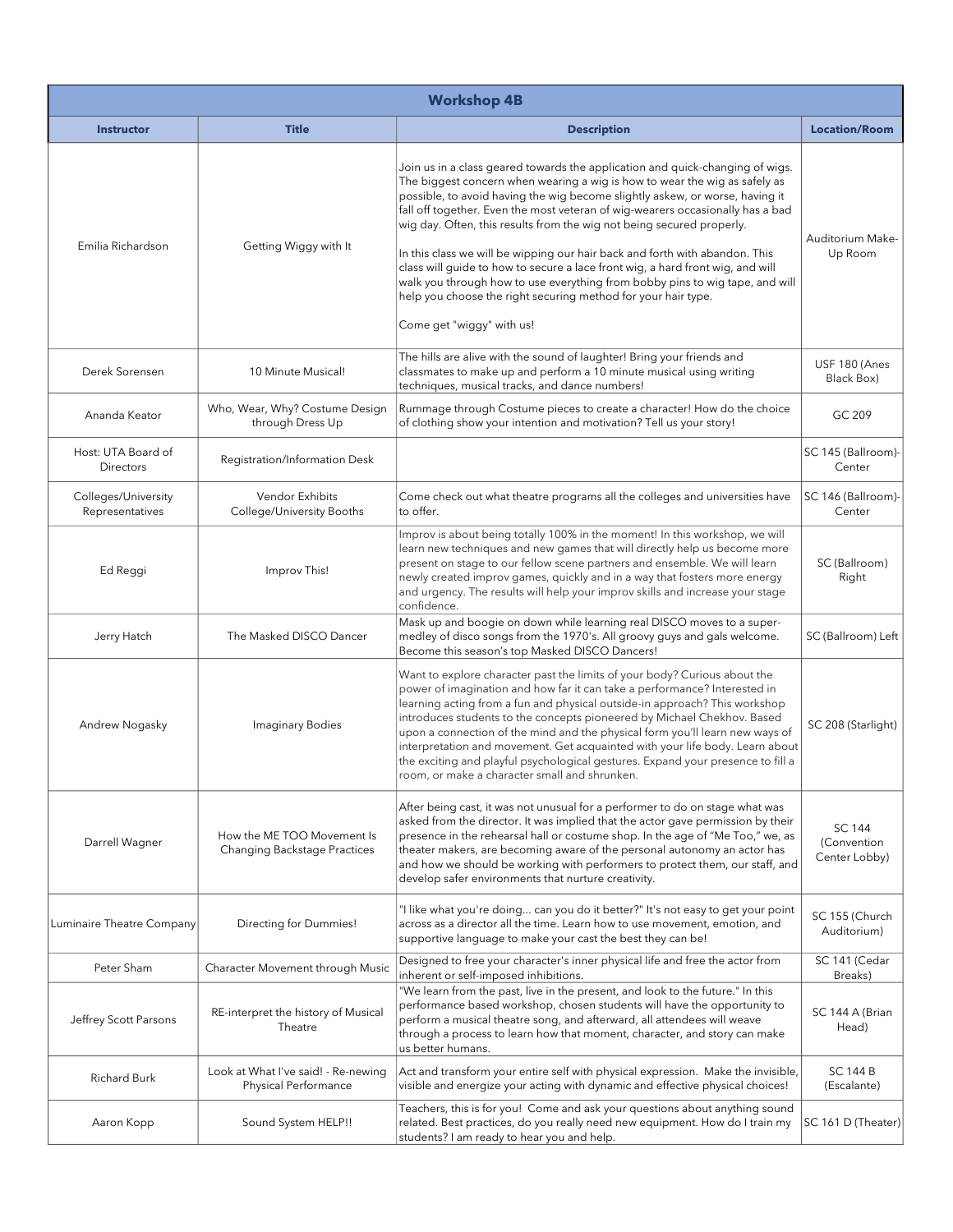| <b>Workshop 5</b>                  |                                                                               |                                                                                                                                                                                                                                                                                                                                                                                                                                                                                                                                                                                                                                                                                          |                                      |
|------------------------------------|-------------------------------------------------------------------------------|------------------------------------------------------------------------------------------------------------------------------------------------------------------------------------------------------------------------------------------------------------------------------------------------------------------------------------------------------------------------------------------------------------------------------------------------------------------------------------------------------------------------------------------------------------------------------------------------------------------------------------------------------------------------------------------|--------------------------------------|
| <b>Instructor</b>                  | <b>Title</b>                                                                  | <b>Description</b>                                                                                                                                                                                                                                                                                                                                                                                                                                                                                                                                                                                                                                                                       | <b>Location/Room</b>                 |
| <b>Tanner Tate</b>                 | Performing with Passion                                                       | We follow direction, we remember choreography, we memorize our lines, and<br>we put on our costumes, but when the lights come up and it's time for us to<br>shine, how do we do it with passion?                                                                                                                                                                                                                                                                                                                                                                                                                                                                                         | <b>HCC Great Hall</b>                |
| Jan Hunsaker                       | You Don't Need a Mic!                                                         | You want to capture your directors attention? Grow your actor voice. In this<br>workshop you will get a personalized plan and exercises to help you build<br>great vocal skills to reach the back wall of your theatre safely. For non-singers<br>and singers alike.                                                                                                                                                                                                                                                                                                                                                                                                                     | HCC 101 Sage<br>Valley               |
| Malia'Kekia Nicolini               | The Point of Connection: Storytelling<br>& Dance                              | All performance is about connecting. In this workshop we center creating<br>authentic connection to story through dance/somatic movement. Be prepared<br>to move, share, collaborate, and be seen.                                                                                                                                                                                                                                                                                                                                                                                                                                                                                       | HCC 107 Charles<br>Hunter            |
| Scott Savage                       | Re:Play Writing - The Art of<br>Adaptation for Playwrights                    | How we understand a story changes with the medium we experience it<br>through. Have you ever envisioned your favorite story on the stage? Bring your<br>favorite book (shorter is better, but any can do!) and come discuss how to<br>adapt stories from books to plays. The workshop will help you identify the key<br>points of adapting your story, and include insight from experts, as well as the<br>teacher's experience publishing his own adapted play.                                                                                                                                                                                                                         | HCC 111 Shooting<br>Star             |
| Cary Trivanovich                   | REflect the Inward Feeling                                                    | Reflect "truth" to your audience by not consciously acting, but rather allow<br>your outward appearance to naturally reflect the truth of the inward feeling.                                                                                                                                                                                                                                                                                                                                                                                                                                                                                                                            | HCC 112 Yankee<br>Meadows            |
| Host: UACTT                        | <b>UACTT Winter Meeting--Teachers</b><br>Only                                 | UACTT winter meeting.                                                                                                                                                                                                                                                                                                                                                                                                                                                                                                                                                                                                                                                                    | <b>HCC 114</b><br>Vermillion Cliffs  |
| Russ Saxton                        | Call Back Chats with DSU                                                      | By invitation only: students chat with the Department of Theatre<br>representatives from Dixie State University                                                                                                                                                                                                                                                                                                                                                                                                                                                                                                                                                                          | <b>HCC 201</b><br>Roundthaler        |
| Dr. Chontelle Gray                 | Laughter for health and wellbeing                                             | Dr Kataria founded laughter clubs in the 1990's after learning of the health<br>benefits of laughter and realizing that the body cannot distinguish between<br>real and fake laughter when it comes to these benefits. Because of the link to<br>breathwork and health, he called his study laughter yoga. Chontelle will lead<br>you through laughter yoga exercises which are fun and energizing and will get<br>you ready for the rest of your day.                                                                                                                                                                                                                                   | HCC 211 Whiting<br>Room              |
| Julie Heaton                       | Work that monologue, book that job.                                           | Ever felt like your best acting never comes through in the audition? Perhaps<br>that's because auditioning and acting are two completely different animals!<br>This class will focus on audition techniques to land the callback. Bring a<br>monologue to work!                                                                                                                                                                                                                                                                                                                                                                                                                          | HCC 212 Redhill<br>Room              |
| Jerry Hatch                        | The Masked DISCO Dancer                                                       | Mask up and boogie on down while learning real DISCO moves to a super-<br>medley of disco songs from the 1970's. All groovy guys and gals welcome.<br>Become this season's top Masked DISCO Dancers!                                                                                                                                                                                                                                                                                                                                                                                                                                                                                     | Multipurpose 111<br>Gym              |
| Open Jar Institute: Jack<br>Sippel | "Newsies" Broadway Dance<br>Workshop                                          | Work with Broadway Teaching artist Jack Sippel from The Open Jar Institute.<br>Learn tips and techniques to booking the gig on Broadway. Learn a dance<br>combination from a "Disney's Newsies" from a Broadway dance captain. All<br>Levels welcome.                                                                                                                                                                                                                                                                                                                                                                                                                                    | Multipurpose 116<br>(Modern Studio)  |
| Sarah McDonald                     | "So you think you can't dance?" OR<br>"Back to Basics: Character<br>Movement" | When acting: "I don't know what to do with my hands!" *facepalm* SAME.<br>Do you audition and feel like you're nailed to the floor? Does your face do all<br>the acting for you? Come explore different movement qualities and learn how<br>to make your character come to life in your own body! Bring a bottle of water,<br>clothes to dance in, and let's learn together by exploring different Laban<br>efforts.                                                                                                                                                                                                                                                                     | Multipurpose 116a<br>(Ballet Studio) |
| Matt Koenig                        | Fight or Fight: Stage Combat Basics                                           | When exploring stage combat in the classroom, there is a delicate balance<br>between finding the explosive nature of combat and practicing safe<br>techniques. This workshop is designed to introduce participants to the<br>foundations of playfulness and safety in stage combat.<br>Some possible ideas that will be covered include:<br>Consent and partnering practice<br>Breath and vocal exertions in strikes<br>Falling/Fainting/Tumbling without injury<br>-Useful terminology in working with a fight choreographer<br>While "safety first, safety last, safety always" is the adage of many fight<br>choreographers, we must not neglect the idea that it must look good too! | Music 209<br>Rehearsal Hall          |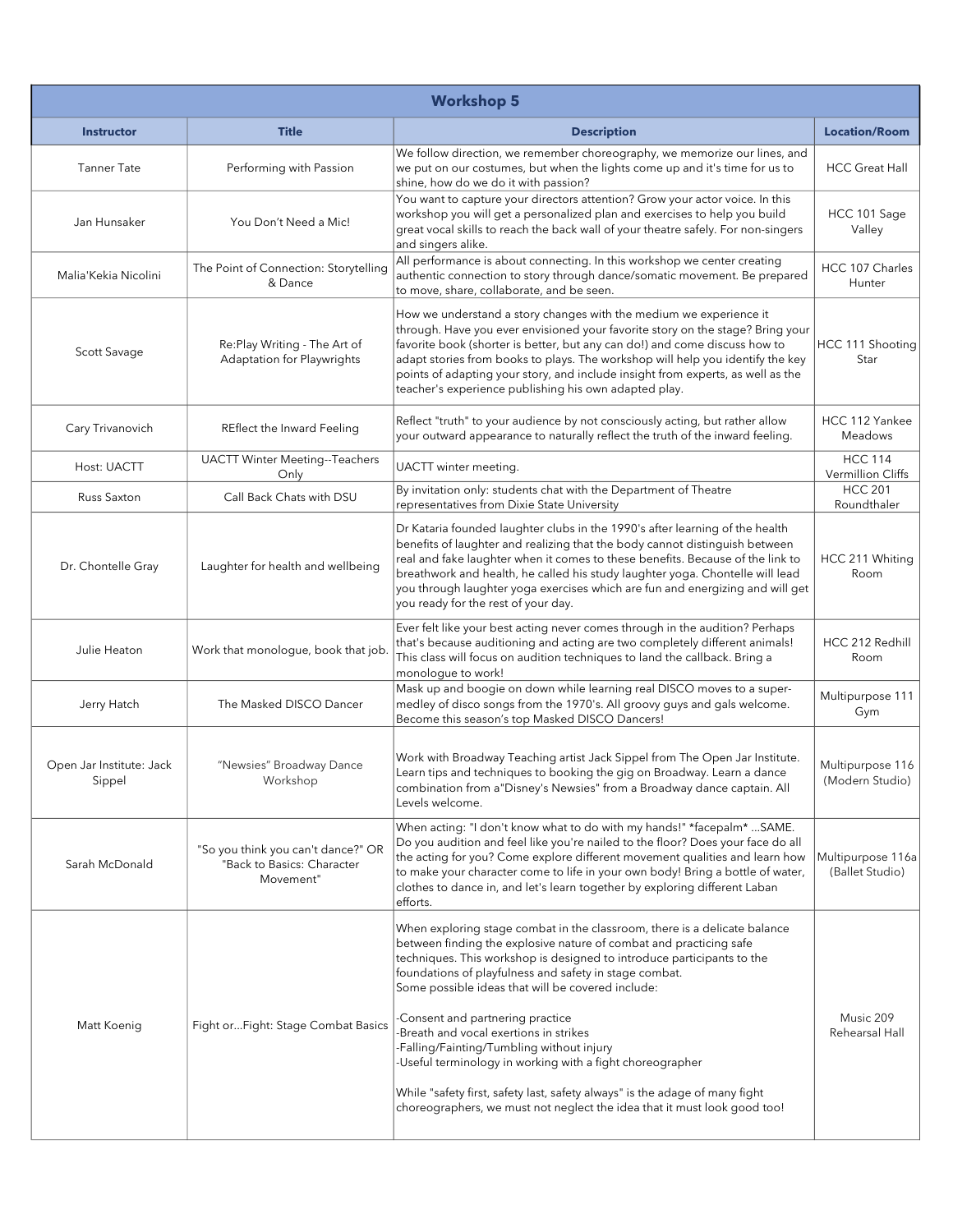| <b>Workshop 5</b>                      |                                                                                                  |                                                                                                                                                                                                                                                                                                                                                                                                                                                                                                                                                                                                                                                                                          |                                    |
|----------------------------------------|--------------------------------------------------------------------------------------------------|------------------------------------------------------------------------------------------------------------------------------------------------------------------------------------------------------------------------------------------------------------------------------------------------------------------------------------------------------------------------------------------------------------------------------------------------------------------------------------------------------------------------------------------------------------------------------------------------------------------------------------------------------------------------------------------|------------------------------------|
| <b>Instructor</b>                      | <b>Title</b>                                                                                     | <b>Description</b>                                                                                                                                                                                                                                                                                                                                                                                                                                                                                                                                                                                                                                                                       | <b>Location/Room</b>               |
| Derek Sorenson                         | 10 Minute Musical!                                                                               | The hills are alive with the sound of laughter! Bring your friends and<br>classmates to make up and perform a 10 minute musical using writing<br>techniques, musical tracks, and dance numbers!                                                                                                                                                                                                                                                                                                                                                                                                                                                                                          | South Hall- Music<br>109           |
| Michael Bahr                           | Star Lord: "You shouldn't have killed<br>my mom and squished my walkman."<br>Raise those stakes! | Participants will identify and discover tactics through text-based exercises,<br>playing with choices and utilizing obscure Shakespeare scenes. Be ready to<br>play, act and engage!                                                                                                                                                                                                                                                                                                                                                                                                                                                                                                     | Auditorium<br>103/104 Theatre      |
| Dallas James Pritt                     | Broadway Tap For Movers                                                                          | Come join our tap class for movers! Never taken a tap class, or want to brush<br>up on technique? Come learn foundational moves and also learn a short<br>Broadway combination. A time to have fun while making cool music with your<br>feet!                                                                                                                                                                                                                                                                                                                                                                                                                                            | Auditorium 108<br>(Studio Theatre) |
| <b>Andrew Barratt Lewis</b>            | What Do I Do With My Hands? -<br>Acting & Physicality in Musical<br>Theatre                      | In this hands on workshop participants will learn to create a roadmap of<br>physicality that will lead to natural and meaningful acting and gesture in<br>Musical Theatre Performance. Bring sheet music for a 32-bar cut if you are<br>interested in a chance to get up and perform.                                                                                                                                                                                                                                                                                                                                                                                                    | Auditorium 109                     |
| Kolby Clarke                           | Repackaging Portfolios                                                                           | Revisit old projects and review current techniques. Explore new ways to<br>showcase your work in all things technical and design.                                                                                                                                                                                                                                                                                                                                                                                                                                                                                                                                                        | Design Lab                         |
| Dallyn Vale Balles<br>Masterclass 1    | Acting the Song                                                                                  | Learn through lecture, participation, and observation as Dallyn Bayles teaches<br>basic principles of approaching your song as an actor and works with<br>individual students on applying those principles.                                                                                                                                                                                                                                                                                                                                                                                                                                                                              | 208/209 Randall<br>Jones Theatre   |
| Michael E. McKelvey                    | "SO NOW YOU HAVE TO SING"OR<br>THE ACTOR CONCURS THE<br>MUSICAL THEATRE AUDITION                 | Are you an actor who thinks they can't sing or you just don't know how to<br>prepare for a musical theatre audition? This is your workshop!<br>In a great number of musicals, there are roles that call for someone who is<br>primarily an actor. They may need you to dance/move and sing a little bit, but<br>primarily you are there to act. One problem, in most cases, you have to survive<br>a vocal audition to get the chance to read for a role. This workshop will take<br>you through how to prepare for the musical theatre audition, even with limited<br>vocal and music training and resources. Like the song says: "It's not where you<br>start, it's where you finish." | USF 180 (Anes<br>Black Box)        |
| Paul Yeates                            | Using research in lighting                                                                       | We will work on understanding how to interpret research images for lighting<br>purposes. We will look at how to take images and translate them to usable<br>ideas and interpretations that will allow for more clear visions between lighting<br>designers and the rest of the team.                                                                                                                                                                                                                                                                                                                                                                                                     | GC 209                             |
| Aaron Kopp                             | Taking the Drama out of Sound pt. 1                                                              | Learn the basics of a sound system from microphone to speaker. What do all<br>those knobs really do? This is a 2 session class, come to both to get all the<br>info.                                                                                                                                                                                                                                                                                                                                                                                                                                                                                                                     | GC 107                             |
| Geoffrey Reynolds                      | DSU Infor meetings                                                                               | By Invitation Only. Meet with reps from Dixie State University to see what this<br>college exerience is all about.                                                                                                                                                                                                                                                                                                                                                                                                                                                                                                                                                                       | GC 109                             |
| Host: UTA Board of<br><b>Directors</b> | Registration/Information Desk                                                                    |                                                                                                                                                                                                                                                                                                                                                                                                                                                                                                                                                                                                                                                                                          | SS 145 (Ballroom)-<br>Center       |
| Colleges/University<br>Representatives | Vendor Exhibits<br>College/University Booths                                                     | Come check out what theatre programs all the colleges and universities have<br>to offer.                                                                                                                                                                                                                                                                                                                                                                                                                                                                                                                                                                                                 | SS 146 (Ballroom)-<br>Center       |
| Ed Reggi                               | Theater Games For The Classroom                                                                  | Come learn how it all started--Viola Spolin Theater Games! Learn improv<br>games that build an ensemble, explore characters, and investigate invisible<br>locations on stage. We will also explore how we can always adapt and perform<br>existing stories using Spolin's Theater Games. This workshop allows students<br>to stretch their acting muscles using Viola Spolin's Theater Games while they<br>begin to discover the art of storytelling and improvisation.                                                                                                                                                                                                                  | SS (Ballroom)<br>Right             |
| Toni Butler                            | Musical Roulette: Re-ally fun!!                                                                  | Love singing your favorite musicals?! Well, come play my game only you<br>won't know exactly what you are lip syncing to until the music starts! Prizes,<br>laughter, and fun will abound!                                                                                                                                                                                                                                                                                                                                                                                                                                                                                               | SS (Ballroom) Left                 |
| Andrew Nogasky                         | <b>Imaginary Bodies</b>                                                                          | Want to explore character past the limits of your body? Curious about the<br>power of imagination and how far it can take a performance? Interested in<br>learning acting from a fun and physical outside-in approach? This workshop<br>introduces students to the concepts pioneered by Michael Chekhov. Based<br>upon a connection of the mind and the physical form you'll learn new ways of<br>interpretation and movement. Get acquainted with your life body. Learn about<br>the exciting and playful psychological gestures. Expand your presence to fill a<br>room, or make a character small and shrunken.                                                                      | SS 208 (Starlight)                 |
| Host: UTA Board of<br>Directors        | <b>Staged Readings</b><br>Group A                                                                | Group A of Utah Young Playwrights Winners Staged Readings                                                                                                                                                                                                                                                                                                                                                                                                                                                                                                                                                                                                                                | SS 155 (Church<br>Auditorium)      |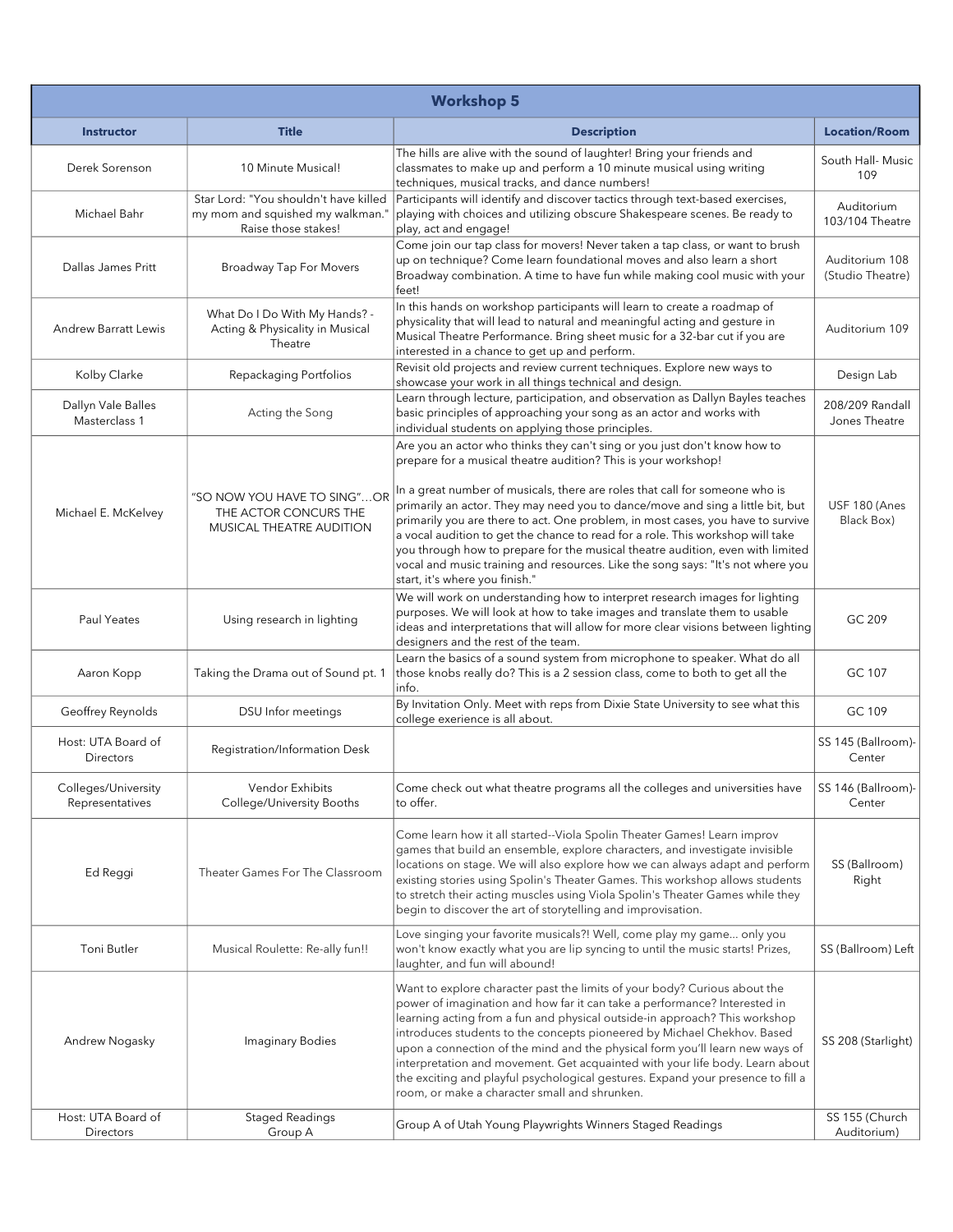| <b>Workshop 5</b>     |                                                                                        |                                                                                                                                                                                                                                                                                                                                                                                                                                                                                   |                          |
|-----------------------|----------------------------------------------------------------------------------------|-----------------------------------------------------------------------------------------------------------------------------------------------------------------------------------------------------------------------------------------------------------------------------------------------------------------------------------------------------------------------------------------------------------------------------------------------------------------------------------|--------------------------|
| <b>Instructor</b>     | <b>Title</b>                                                                           | <b>Description</b>                                                                                                                                                                                                                                                                                                                                                                                                                                                                | <b>Location/Room</b>     |
| Shelby Luke           | Pretty and Practical: Concept to<br>Construction of the Costumes for Into<br>the Woods | From script to dirty laundry, a designer must consider how costumes tell a<br>story, are practically achievable given their resources, and work for the<br>performers and crew back and onstage. The costume designer and<br>draper/tailor/costume shop manager for Into the Woods will discuss her<br>design process taking all of these elements into consideration with a special<br>interest in the quick changes for Into the Woods. Costumes and wigs will be<br>displayed. | SS 141 (Cedar<br>Breaks) |
| Jeffrey Scott Parsons | RE-interpret the history of Musical<br>Theatre                                         | "We learn from the past, live in the present, and look to the future." In this<br>performance based workshop, chosen students will have the opportunity to<br>perform a musical theatre song, and afterward, all attendees will weave<br>through a process to learn how that moment, character, and story can make us<br>better humans.                                                                                                                                           | SS 144 A (Brian<br>Head) |
| Christopher Beaulieu  | <b>REplay: Entrances &amp; Exits</b>                                                   | Audiences remember the very first moment and the very last. In this workshop<br>we play with entrances and exits with grand intentions. Exploring how to take<br>and leave the stage with clarity, confidence, and celebration. Be prepared to<br>get messy and allow breath filled surprises along the way!                                                                                                                                                                      | SS 144 B<br>(Escalante)  |
| Devon Glover          | Hip Hop Performances                                                                   | Come see what fellow thespians have created throughout the conference. A<br>performance exhibit of hip hop theatre and performance poetry all developed<br>by conference attendees.                                                                                                                                                                                                                                                                                               | SS 161 D (Theater)       |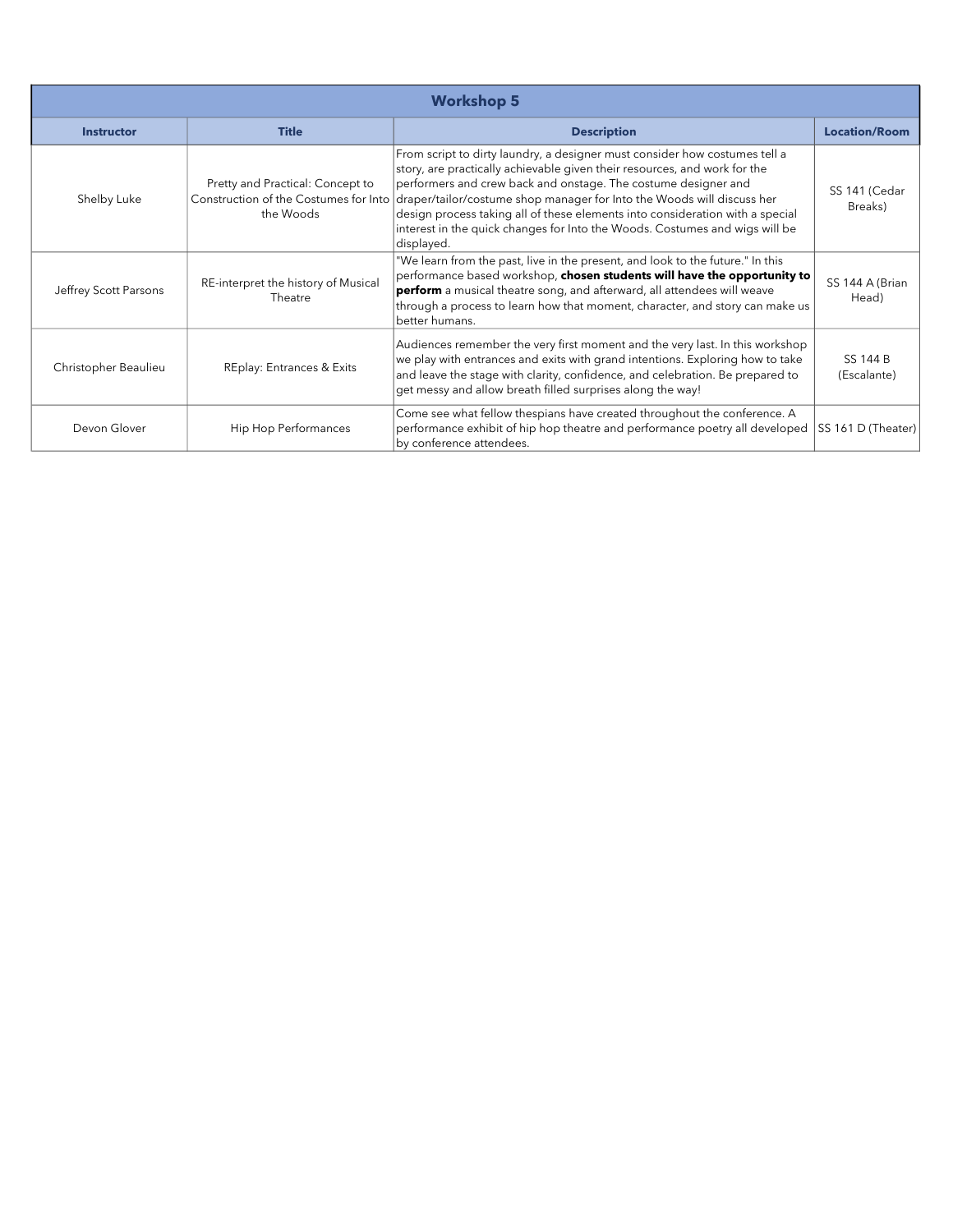| <b>Workshop 6</b>                                            |                                                                                 |                                                                                                                                                                                                                                                                                                                                                                                                                                                                                                                                |                                     |
|--------------------------------------------------------------|---------------------------------------------------------------------------------|--------------------------------------------------------------------------------------------------------------------------------------------------------------------------------------------------------------------------------------------------------------------------------------------------------------------------------------------------------------------------------------------------------------------------------------------------------------------------------------------------------------------------------|-------------------------------------|
| <b>Instructor</b>                                            | <b>Title</b>                                                                    | <b>Description</b>                                                                                                                                                                                                                                                                                                                                                                                                                                                                                                             | <b>Location/Room</b>                |
| <b>B4 The Other Creations</b><br>(Malia'Kekia & Christopher) | Devising Through PLAY                                                           | This devising workshop is an opportunity to see shapes, characters, structures,<br>and relationships through the lens of Play Mindset and games. Be prepared to<br>move, share, collaborate, get messy, be seen and allow breath filled surprises<br>along the way!                                                                                                                                                                                                                                                            | HC Great Hall                       |
| Ed Reggi                                                     | Introducing the world of Virtual Stage<br>Management                            | Transferring performance to an online video platform like Zoom comes with a<br>whole new set of rules and opportunities. Over the past two years during the<br>pandemic, Ed Reggi has entertained thousands of audiences from Amazon,<br>Microsoft, GoDaddy, Nickelodeon Network and many more. Learn the new<br>emerging field of Virtual Stage Management (VSM). Come to this fun, active<br>workshop and learn the best practices for creating and hosting a virtual<br>performance.                                        | HC 101 Sage<br>Valley               |
| <b>Tanner Tate</b>                                           | How to be the Worst Actor to Work<br>With                                       | Showing up late? Absolutely. Arguing with your director? Of course. Telling<br>your costumer "It's not something my character would wear?" Every time. Learn<br>how to be just the WORST actor to work with.                                                                                                                                                                                                                                                                                                                   | HC 107 Charles<br>Hunter            |
| Dallas James Pritt                                           | Cold Reading 101                                                                | You have an audition and they ask you to read from the script? We will find a<br>way to break down a script and how to make your reading unique & stand out.<br>Scripts from TV, Film & Theatre will be provided to get the full experience of<br>reading 'cold'.                                                                                                                                                                                                                                                              | HC 111 Shooting<br>Star             |
| Jeffrey Scott Parsons                                        | RE-vitalize Leadership in Theatre                                               | In the past, a good director, performer, or technician has earned the title by the<br>quality of their product. If Theatre is to continue, a good director, performer, or<br>technician must be known by the quality of their leadership. In this role playing<br>workshop, we will take an important look at how to be leaders in our art form,<br>regardless of our role.                                                                                                                                                    | HC 112 Yankee<br><b>Meadows</b>     |
| <b>Brad Shelton</b>                                          | SketchUp Foundations                                                            | Brad has been using SketchUp as his primary modeling and drafting software<br>for 10 years. Come see the tool in action. Brad will walk you through the basic<br>tool and workflow of using Sketch-Up for all your rendering and modeling<br>projects! Set Design just became that much easier and looks that much better!                                                                                                                                                                                                     | HC 114 Vermillion<br>Cliffs         |
| Russ Saxton                                                  | Call Back Chats with DSU                                                        | By invitation only: students chat with the Department of Theatre representatives<br>from Dixie State University                                                                                                                                                                                                                                                                                                                                                                                                                | <b>HC 201</b><br>Roundthaler        |
| Shelby Luke                                                  | Costume Shop Stories: Student<br>Projects from Into the Woods                   | SUU students with various levels of experience from the SUU Costume & Wig<br>Shop will highlight and discuss their work on Into the Woods including the<br>creation of The Wolf, Young Witch, Cinderella, and other characters.                                                                                                                                                                                                                                                                                                | HC 211 Whiting<br>Room              |
| Cully Long                                                   | The Shape of Your Emotions                                                      | Can a simple triangle make you feel an emotion? A circle? Improve your design<br>work (any design discipline) by considering the basic shapes and lines that you<br>use to communicate with your audience.                                                                                                                                                                                                                                                                                                                     | HCC 212 Redhill<br>Room             |
| Ed Swidey                                                    | Meep, the Workshop                                                              | Meep is a fun movement and ensemble collaboration workshop led by Snow<br>College's Ed Swidey, based on his play of the same name. One single<br>word"meep"is the vocabulary for all interaction as students explore how to<br>communicate creatively, effectively, and collaboratively using their whole body<br>and imagination to tell a story. "All ages experimental theatre, equally charming<br>for the 3 year olds on opening night and for an old coot like me." - Howard<br>Chapiro                                  | Multipurpose 111<br>Gym             |
| Open Jar Institute: Jack<br>Sippel                           | Open Jar: Audition                                                              | Open Jar: Audition                                                                                                                                                                                                                                                                                                                                                                                                                                                                                                             | Multipurpose 116<br>(Modern Studio) |
| Sarah McDonald                                               | "So you think you can't dance?" OR<br>'Back to Basics: Character Movement'      | When acting: "I don't know what to do with my hands!" *facepalm*  SAME. Do<br>you audition and feel like you're nailed to the floor? Does your face do all the<br>acting for you? Come explore different movement qualities and learn how to<br>make your character come to life in your own body! Bring a bottle of water,<br>clothes to dance in, and let's learn together by exploring different Laban<br>efforts.                                                                                                          | Multipurpose116a<br>(Ballet Studio) |
| Mariya Radeva-Nedyalkova                                     | THE HEADDRESS - COSTUME<br><b>CRAFTS EXPERIMENTS AND</b><br><b>EXPLORATIONS</b> | Examine the theatrical costume crafts and the creative process through the<br>creation of a headdress. Explore some of the techniques, materials, and<br>considerations in building a head piece to complete the costume and bring the<br>character to life. Learn more about the experimentation, as an integral part of<br>the process in search for a best way to turn a design idea into a functional<br>costume.                                                                                                          | Music 209<br>Rehearsal Hall         |
| Cary Trivanovich                                             | REcreate the object                                                             | For those moments on stage when you need to pantomime the solid object<br>with such realism, that there's no audience misunderstanding.                                                                                                                                                                                                                                                                                                                                                                                        | South Hall Music<br>109             |
| Jan Hunsaker                                                 | Young Women in Theatre- What's a<br>Girl to Do?!                                | For every scholarship given to a girl in the theatre, there are 3 boys given the<br>same scholarship. This class is designed for those of "us "who get discouraged<br>about casting and the career disparity that has ruled the arts for centuries. Our<br>main objective will be to explore careers, opportunities and strategies that our<br>sisterhood can do to conquer the gender disparity that has existed in the<br>theatre for hundred of years. Don't be discouraged! Times are changing.<br>There's a place for us! | Auditorium 111<br>Design Lab        |
| Derek Sorensen                                               | Haunt the House!                                                                | Dive deep into theatrical design by conceptualizing your own haunted house<br>designs. Practice set design techniques, concepts and themes, special effects<br>makeup, costuming, and more!                                                                                                                                                                                                                                                                                                                                    | 208/209 Randall<br>Jones Theatre    |